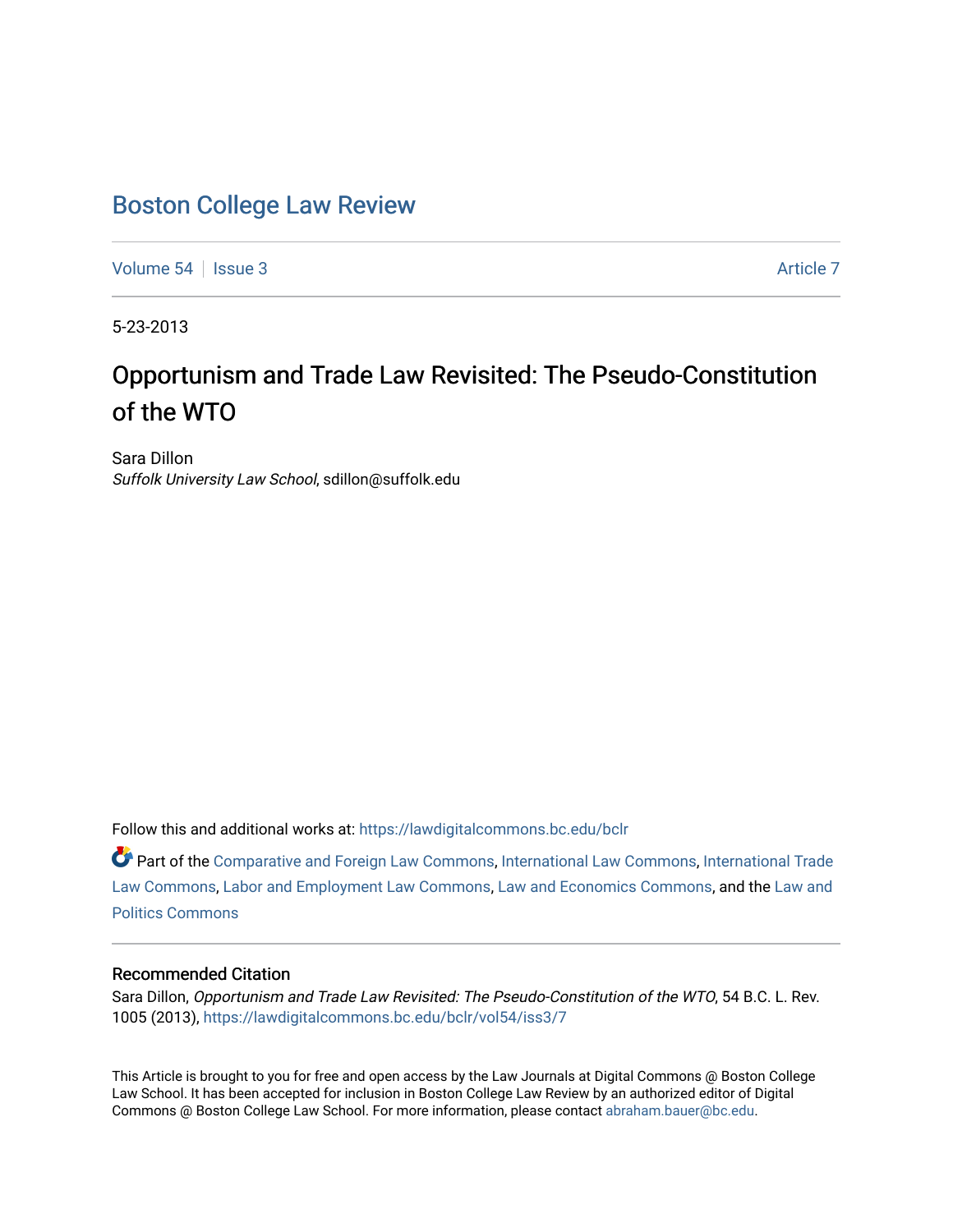# **OPPORTUNISM AND TRADE LAW REVISITED: THE PSEUDO-CONSTITUTION OF THE WTO**

#### Sara Dillon[\\*](#page-1-0)

**Abstract:** The constitutionalization of the world trade system has elevated it in legal thinking and given it a false aura of permanency and immutability. The debate among legal academics on this has centered on the technical aspects of trade disputes rather than on the critical issue of the normative nature and effects of the system on those most affected workers. The opportunistic actors who successfully argued for the creation and constitutionalization of the system have managed to relegate the debate about its continuing benefits to the side. They have benefited from legal scholars' failure to adequately evaluate and analyze the real effects of the system. Being a trade law dissident is more important now than ever before.

*The language of the WTO, like the language of NAFTA, is "constitutional." It sets up supranational governance with powers to override what had previously been the province of sovereign states. . . . [B]oth NAFTA and the WTO perform the traditional role of constitutions. They entrench certain inviolate principles or norms that are above the reach of any national legislature to alter; set limits on the behavior of governments; define rights of citizenship; establish a judicial system to interpret its own texts in the case of conflicts; and provide for the enforcement of the court's decision.*

—Jeff Faux[1](#page-1-1)

# Introduction: The Importance of Being a Trade Law Dissident: ON THE GEOGRAPHY OF THE SCHOLAR

 I recall a conversation I had with a trade law academic after a conference on various aspects of contemporary trade regulation. I expressed my objections to the whole logic and schema of global trade regulation, especially the degree to which trade law had been "constitu-

 $\overline{a}$ 

1005

<sup>\*</sup> © 2013, Sara Dillon, Professor of Law, Suffolk University Law School. This paper was presented at Boston College Law School's Symposium, *Filling Power Vacuums in the New Global Legal Order*, on October 12, 2012.

<span id="page-1-1"></span><span id="page-1-0"></span><sup>1</sup> Jeff Faux, The Global Class War: How America's Bipartisan Elite Lost Our FUTURE—AND WHAT IT WILL TAKE TO WIN IT BACK 161 (2006).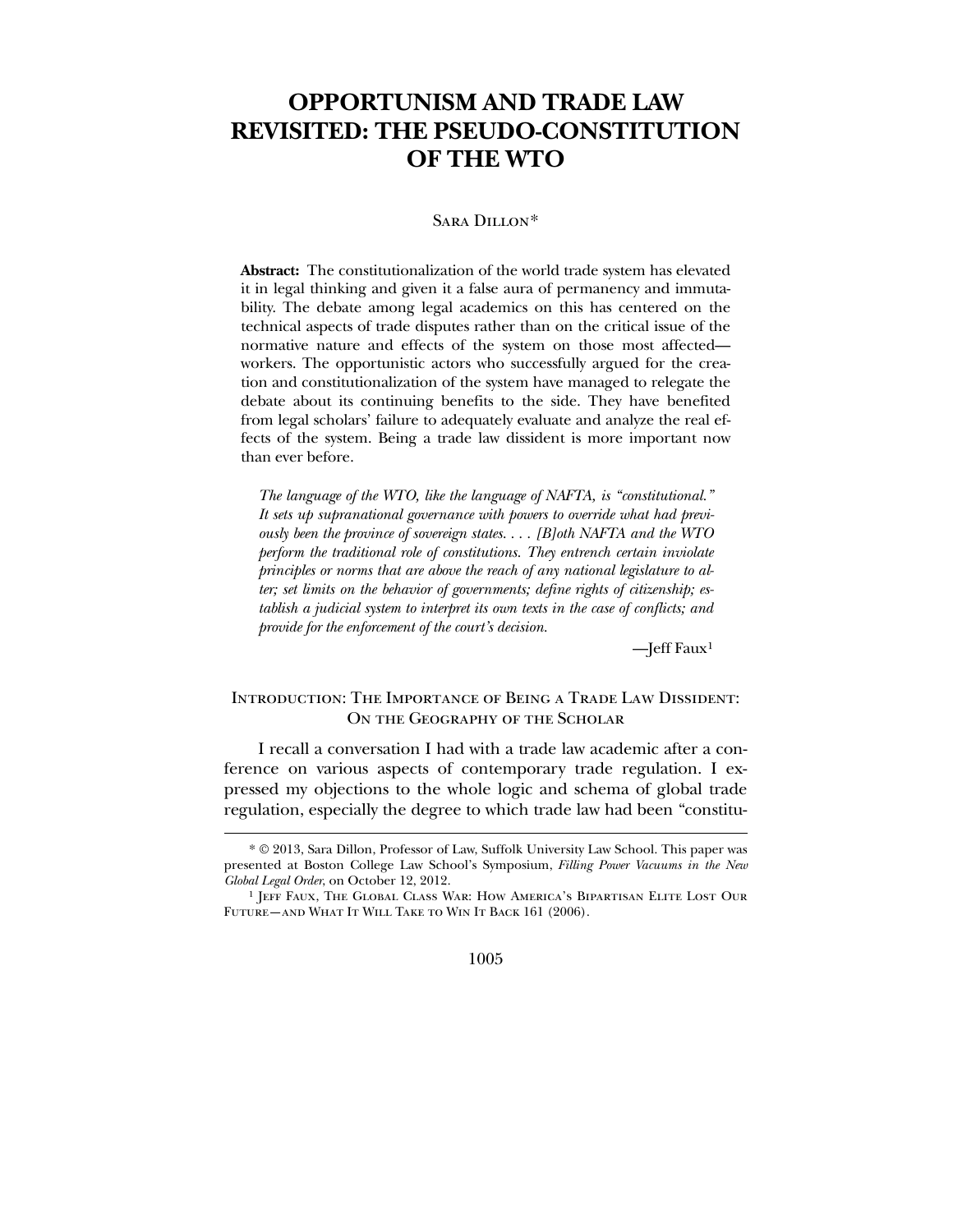tionalized"[2](#page-2-0) without affected populations understanding the relation between global trade rules and their own economic fortunes.<sup>[3](#page-2-1)</sup> My interlocutor countered that global job sharing, for instance, was a positive thing, and that the movement of jobs to the more optimally efficient locales was similarly to be welcomed. I presented him in turn with a hypothetical: what if an academic located in another country—take South Africa or India, for instance—could do his university job for one-half or one-third the salary.<sup>[4](#page-2-2)</sup> Would he still espouse the benefits of job movement? Would the doctrine of comparative advantage, the foundation of our free trade system, cover this situation as well? Would he still support the logic of free trade in goods and services, regardless of actual effects, but rather in the name of some higher concept?

 His answer was certainly less assured when the topic of conversation turned on his own economic well-being. My very simple point is that it is far easier to support, or at least accept, the application in law of a concept when its adverse effects fall on others. When legal academics fail to grapple with the inconsistencies, perversities, and likely adverse effects of the laws about which they otherwise think and write, they also fail to engage in one of their core tasks: the process of legal reform. Law does not exist simply to give them something to write about; rather, it is the site where the legal academic intervenes on behalf of those affected by the laws in question. In the area of trade law, legal academics have failed in this all-important task.<sup>[5](#page-2-3)</sup>

 The geographical location of the scholar is surely relevant to the enterprise of analyzing international trade law. The effects of global trade rules fall unevenly on different nations and groups within nations. If international trade law and policy adversely affect American labor, for instance, can or should U.S. trade scholars simply continue to

<sup>2</sup> *See* Deborah Z. Cass, The Constitutionalization of the World Trade Organization: Legitimacy, Democracy, and Community in the International Trading System 19 (2005) (describing constitutionalization as "associated with the emergence of a foundational device signaling a new, coherent system of social practices to constrain behavior, whose authority is legitimized by a political community whose views are represented, and which, in turn, uses a deliberative process to make law and which has the effect of realigning traditional sovereign relations among constituent entities and between itself and those sub-parts").

<sup>3</sup> *See generally* Anne Peters et al., *The Constitutionalisation of International Trade Law*, *in*  The Prospects of International Trade Regulation: From Fragmentation to Coherence 69 (Thomas Cottier & Panagiotis Delimatsis eds., 2011) (discussing World Trade Organization (WTO) constitutionalism).

<span id="page-2-0"></span><sup>4</sup> Perhaps this could happen through satellite hookup, or some other means, as technology evolves.

<span id="page-2-3"></span><span id="page-2-2"></span><span id="page-2-1"></span><sup>5</sup> *See infra* notes 90–117 and accompanying text.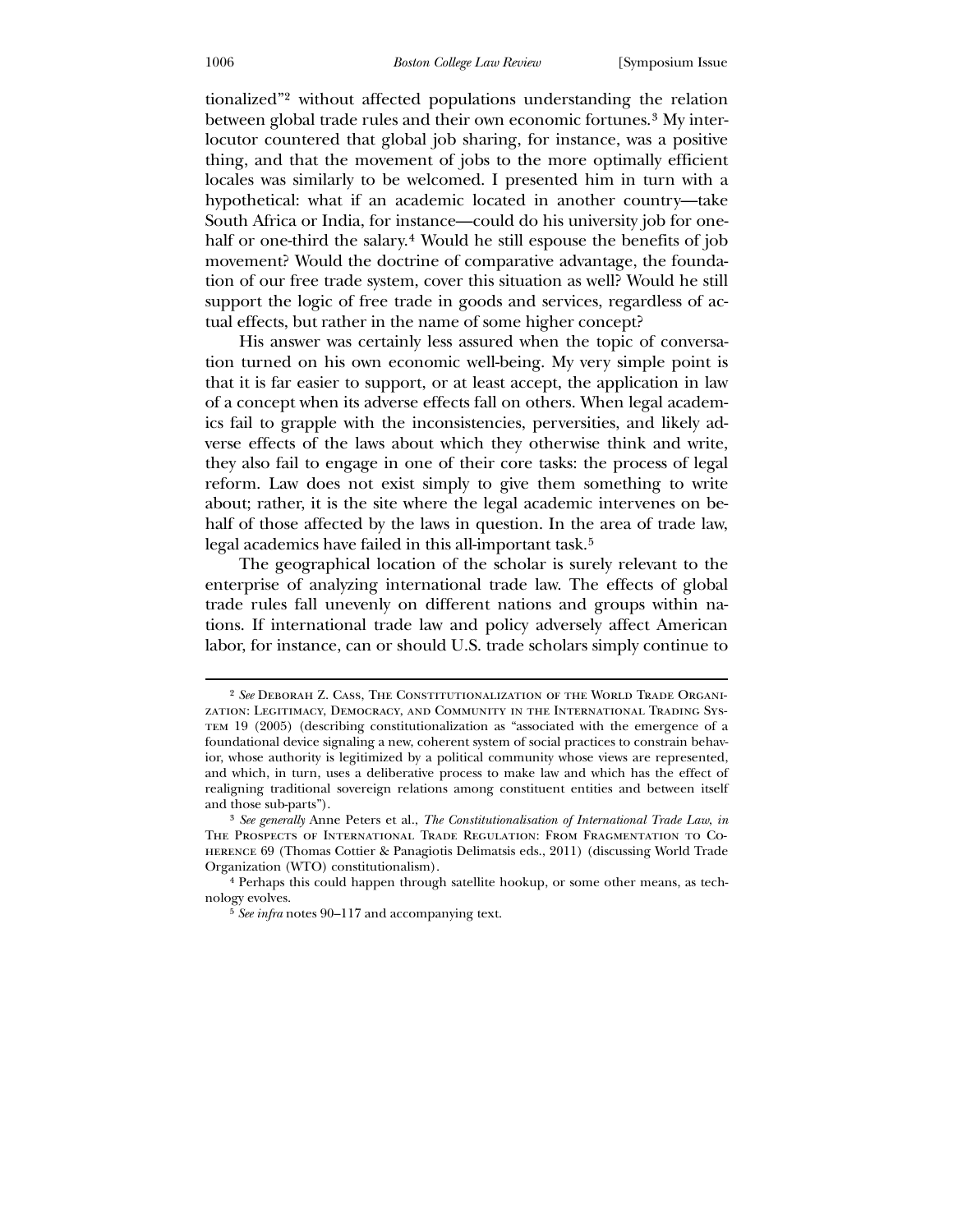<u>.</u>

describe trade law and trade disputes as if their work was disconnected from the surrounding geographical reality? It could be argued that it is possible, even desirable, for the trade law scholar to study these rules from a neutral point of view, much like the study of human rights law, but that is to abdicate the role of the scholar as a public intellectual, in favor of the scholar as an informed technician.

 I always tell my trade law students that "globalization" is not just an idea that an enlightened international populace embraced as a good one. It is not just a policy choice, or even just an aspiration, but rather a reality created, at least in large measure, through the operation of real laws reflecting particular commercial ambitions.<sup>[6](#page-3-0)</sup> If one sees international and regional trade agreements as transnational constitutional law (or at least as international statutes) and trade disputes as providing interpretative case law, there is an unmistakable link between global trade regulation and the economies within which we all live and work.[7](#page-3-1)

 It is doubtful that members of the general public have much if any idea as to why and how phenomena such as mass "outsourcing" occur or what specific rules international and regional trade agreements actually contain.[8](#page-3-2) They are, however, aware that every time their government enters into a new trade agreement, political leaders promise that this will lead to more and better jobs and greater prosperity, and will

<sup>6</sup> *See generally* Sara Dillon, *Opportunism and the WTO: Corporations, Academics and 'Member States*,*' in* International Economic Law: The State and Future of the Discipline 53 (Colin B. Picker et al. eds., 2008) (arguing, in part, that the global trading system is the result of the opportunistic actions of multinational corporations).

<sup>7</sup> The economic effects of international trade law on our lives are discussed by a wide range of academic works. *See, e.g.*, Dan Danielsen, *Economic Approaches to Global Regulation: Expanding the International Law and Economics Paradigm*, 10 J. Int'l Bus. & L. 23, 49–50 (2011) (discussing the economic effects of trade rules on labor and standards of living); Stephen Kim Park, *Bridging the Global Governance Gap: Reforming the Law of Trade Adjustment*, 43 Geo. J. Int'l L. 797, 799, 856–62 (2012) (same); Alvaro Santos, *Carving Out Policy Autonomy for Developing Countries in the World Trade Organization: The Experience of Brazil & Mexico*, 52 Va. J. INT'L L. 551, 586-87 (2012) (same).

<span id="page-3-2"></span><span id="page-3-1"></span><span id="page-3-0"></span><sup>8</sup> *See* Beverley Earle et al., *A Finger in the Dike? An Examination of the Efficacy of State and Federal Attempts to Use Law to Stem Outsourcing*, 28 Nw. J. Int'l L. & Bus. 89, 111–12 (2007) (noting states' attempts to "heighten public awareness of outsourcing"); Ramkishen S. Rajan & Sadhana Srivastava, *Global Outsourcing of Services: Issues and Implications*, Harv. Asia Pac. Rev., Winter 2007, at 39, 39–40 (noting that the rapid increase in global outsourcing derives largely from a combination of increased transnational mobility and information communication technology); James Emilcar, Note, *A Proposal to Prevent Offshoring: An Analysis of the Latest Anti-Offshoring Proposals*, 11 J. Int'l Bus. & L. 205, 211 (2012) (noting Americans' unrest as they learned from news reports about job vulnerability to foreign competition); *see also* Tomer Broude, *The Most-Favoured Nation Principle, Equal Protection, and Migration Policy*, 24 Geo. Immigr. L.J. 553, 553–54 (2010) (characterizing the origin of most international migration as economic).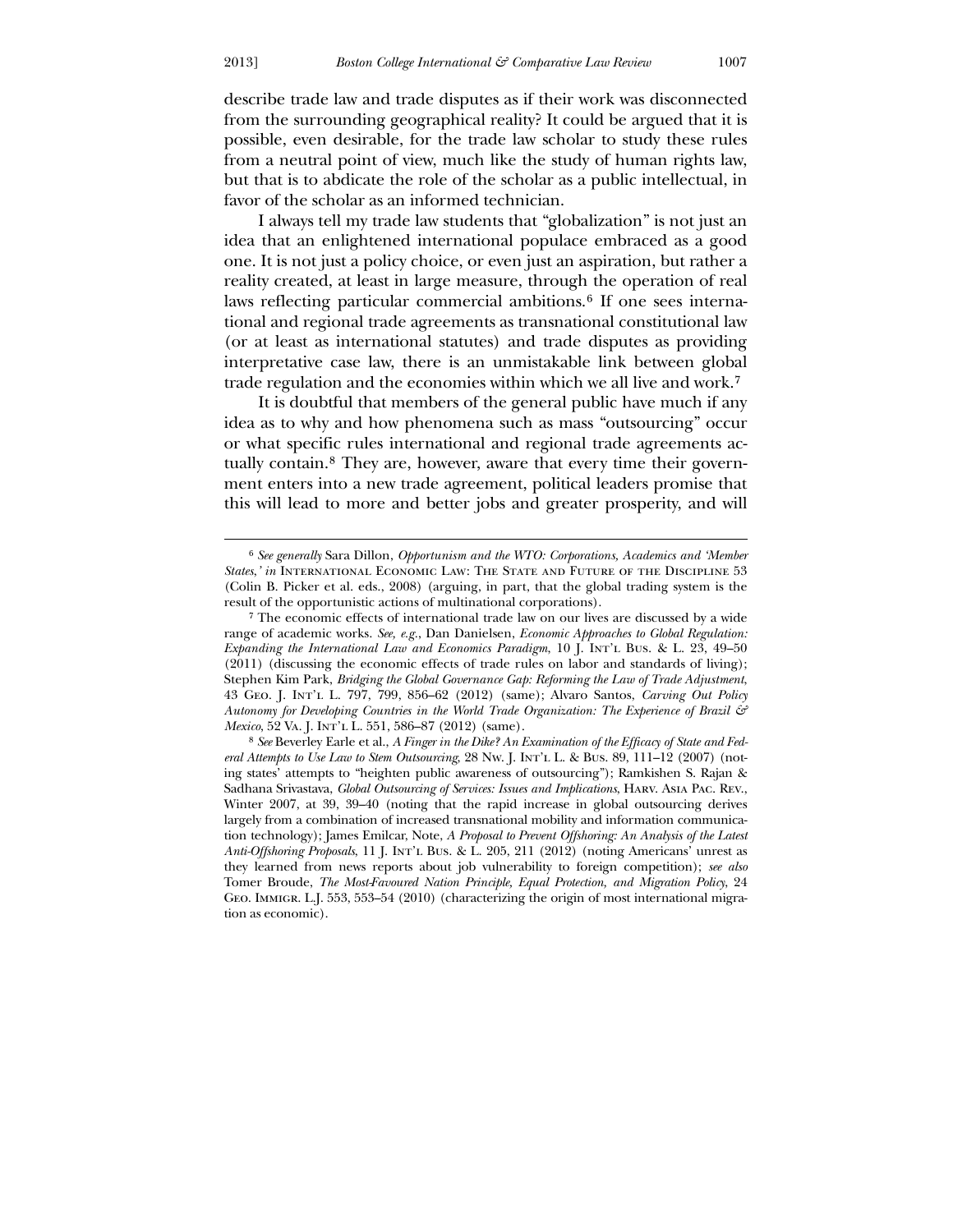contain environmental and labor protections.[9](#page-4-0) It is doubtful that the public finds this rationale completely credible, but there is understandable confusion as to what the appropriate political response should be.[10](#page-4-1) In short, members of the public do not understand how trade law works (although they do know that it affects them directly), and so they do not have any idea what kind of reform to ask for.[11](#page-4-2)

 This Article proceeds as follows: Part I discusses the history of the academic scholarship surrounding the World Trade Organization (WTO) and labor.[12](#page-4-3) Part II establishes a general framework within which trade law should be analyzed, incorporating a normative evaluation of trade and the trade deficit.[13](#page-4-4) Part III explores the three actors who behaved opportunistically in the creation and constitutionalization of the WTO and the accompanying world trade system: corporations, trade law scholars, and nation-states.[14](#page-4-5) Part IV argues that trade law dissidents are necessary, especially as the negative effects of the trade law system are growing stronger and the constitutionalization of the trading system is becoming more ingrained.<sup>[15](#page-4-6)</sup>

<sup>9</sup> *See* Park, *supra* note 7, at 803 (presenting the economic theory of competitive advantage as the primary justification for trade liberalization); Zachary A. Goldfarb & Lori Montgomery, *Obama Gets Win as Congress Passes Free-Trade Agreements*, Wash. Post (Oct. 12, 2011), http://www.washingtonpost.com/business/economy/obama-gets-win-as-congresspasses-free-trade-agreements/2011/10/12/gIQAGHeFgL\_story.html (extolling the virtues of trade agreements between the United States and South Korea, Columbia, and Panama). Although trade agreements cause economic dislocation in the form of outsourcing, the competitive advantage theory predicts enhanced aggregate wealth and opportunity. Park, *supra* note 7, at 803–04.

<sup>10</sup> Park, *supra* note 7, at 820–23, 827–39 (categorizing the economic and political winners and losers of new trade agreements). Gains realized from trade agreements are spread across many people—in the form of lower prices for goods and services, for example—but the costs are felt locally by those individuals most directly affected by the import condition. *Id.* at 820. As a result, this economic disconnect creates a complex political issue of distributive justice. See id. at 830-39. See generally DOUGLAS A. IRWIN, FREE TRADE UNDER FIRE (2009) (describing the history of popular resistance to ideas of free trade).

<span id="page-4-0"></span><sup>11</sup> *See* Park, *supra* note 7, at 817–23; Ezra Rosser, *Offsetting and the Consumption of Social Responsibility*, 89 Wash. U. L. Rev. 27, 30–31 (2011) (analyzing different approaches for offsetting the ill-effects of trade law and positing "that consumption offsetting can help individuals realize their obligations"). How we determine an appropriate economic ordering will likewise determine how we assist the losers of globalization; such an ordering, however, remains undetermined. *See* Park, *supra* note 7, at 826.

<sup>12</sup> *See infra* notes 16–51 and accompanying text.

<span id="page-4-1"></span><sup>13</sup> *See infra* notes 52–70 and accompanying text.

<sup>14</sup> *See infra* notes 71–124 and accompanying text.

<span id="page-4-6"></span><span id="page-4-5"></span><span id="page-4-4"></span><span id="page-4-3"></span><span id="page-4-2"></span><sup>15</sup> *See infra* notes 125–150 and accompanying text.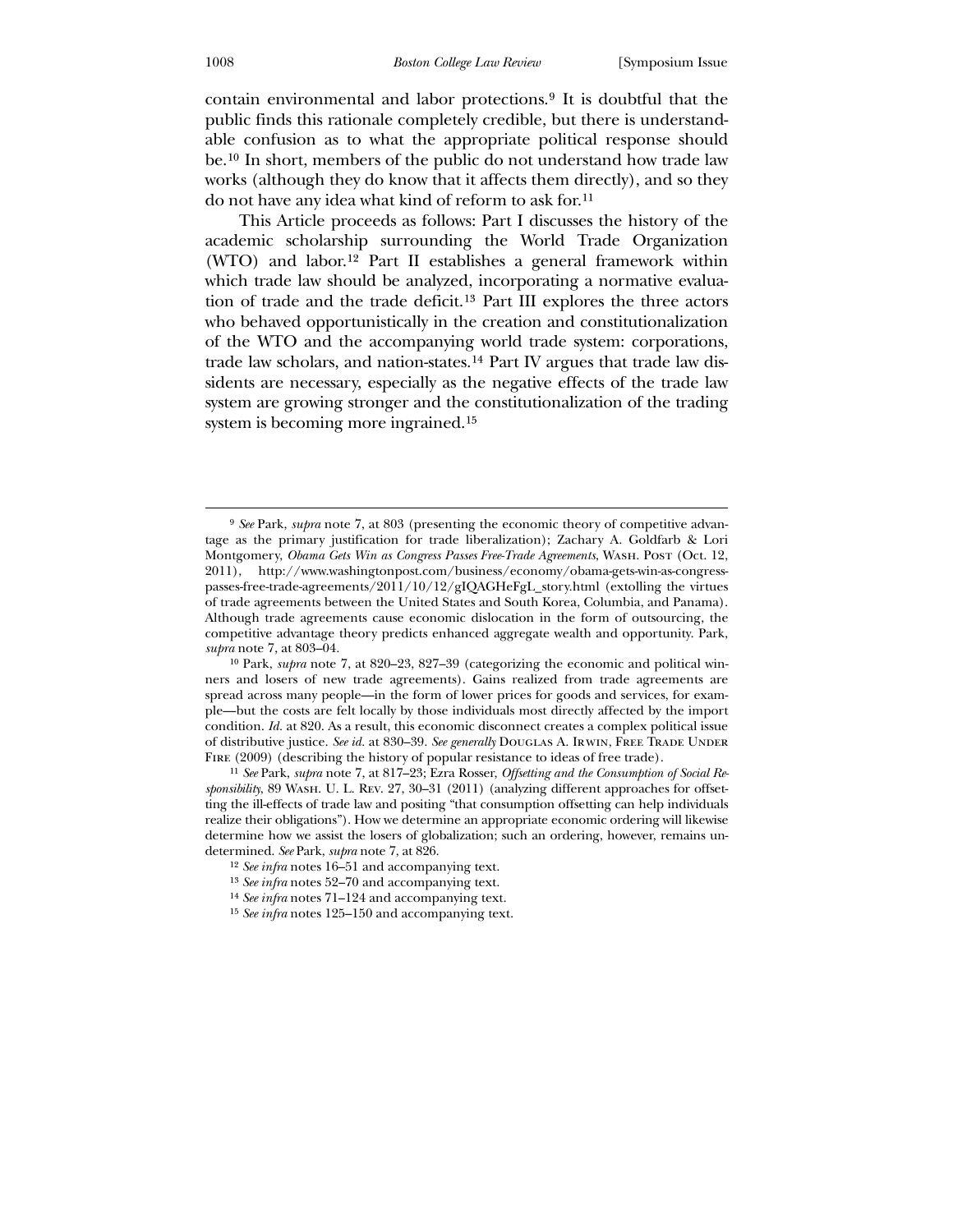$\overline{a}$ 

# I. Labor versus Capital: Conventional Trade Lawyer Analysis of Labor and the WTO

 Several years ago, I published an essay that I felt summed up everything I wanted to say about the WTO, both as a creation of international law and as an object of regard for legal academics.[16](#page-5-0) It was the essay of a "trade law dissident," and I had resigned myself to remain in the outer darkness in comparison to the "demi-gods" of trade law scholarship. I had the sense that most of that mainstream trade scholarship was dangerously off the mark in its narrow focus and technocratic orientation.[17](#page-5-1) Yet, I was convinced that this field would continue to be dominated, problematically, by a small number of legal academics possessed of the detailed technical knowledge to grasp the workings of trade, but with little if any "useful" commentary on the interaction of empirical economic reality and the structure of international economic law, which had been quickly elevated to the "constitutional" level.[18](#page-5-2) The term "useful" here refers to a scholarly contribution to the general pub-

<span id="page-5-2"></span><span id="page-5-1"></span><span id="page-5-0"></span>18 Of course, there are various meanings one could ascribe to "empirical." One school of thought has it that international law in general, and international trade law studies in particular, have recently taken a "turn" in the direction of empirical analysis. *See, e.g.*, Gregory Shaffer & Tom Ginsburg, *The Empirical Turn in International Legal Scholarship*, 106 AM. J. INT'L L. 1, 1, 3 (2012). The authors seem, however, to be referring to empirical studies of the manner in which the system actually works, rather than the link between the operation of the law and its effects on real people who bear the brunt of its effects. *See id.*; Jun Zhao & Timothy Webster, *Taking Stock: China's First Decade of Free Trade*, 33 U. Pa. J. INT'L L. 65, 76 (2011) (referring to the "gravity equation" approach as the "empirical workhorse" in international trade law studies). I will use the term in this latter manner.

<sup>16</sup> *See* Dillon, *supra* note 6, at 53 (discussing the opportunistic actions of corporations, academics, and nation-states during the creation of the WTO).

<sup>17</sup> *See generally* Antonia Eliason, *Science Versus Law in WTO Jurisprudence: The (Mis)Interpretation of the Scientific Process and the (In)Sufficiency of Scientific Evidence in* EC-Biotech, 41 N.Y.U. J. Int'l L. & Pol. 341 (2009) (discussing the technicalities of the Sanitary and Phytosanitary Measures Agreement and its interpretation in WTO disputes); Gregory Shaffer, *A Structural Theory of WTO Dispute Settlement: Why Institutional Choice Lies at the Center of the GMO Case*, 41 N.Y.U. J. Int'l L. & Pol. 1 (2008) (discussing the structure of the WTO and its impact on dispute settlement). *But see generally* Robert Bloink, *Is the United States Corporate Tax Policy Outsourcing America? A Critical Analysis of the Proposed Tax Holiday for Trapped CFC Earnings*, 56 VILL. L. Rev. 833 (2012) (discussing the effects of tax policy on U.S. stakeholders); Sungjoon Cho, *Beyond Rationality: A Sociological Construction of the World Trade Organization*, 52 VA. J. INT'L L. 321 (2012) (critiquing the rational-institutional analysis of the WTO); Barnali Choudhury, *The Façade of Neutrality: Uncovering Gender Silences in International Trade*, 15 Wm. & Mary J. Women & L. 113 (2008) (discussing the social impact of international trade); Park, *supra* note 7 (discussing the impact of the global trading regime on workers and explaining how trade adjustment could be reformed).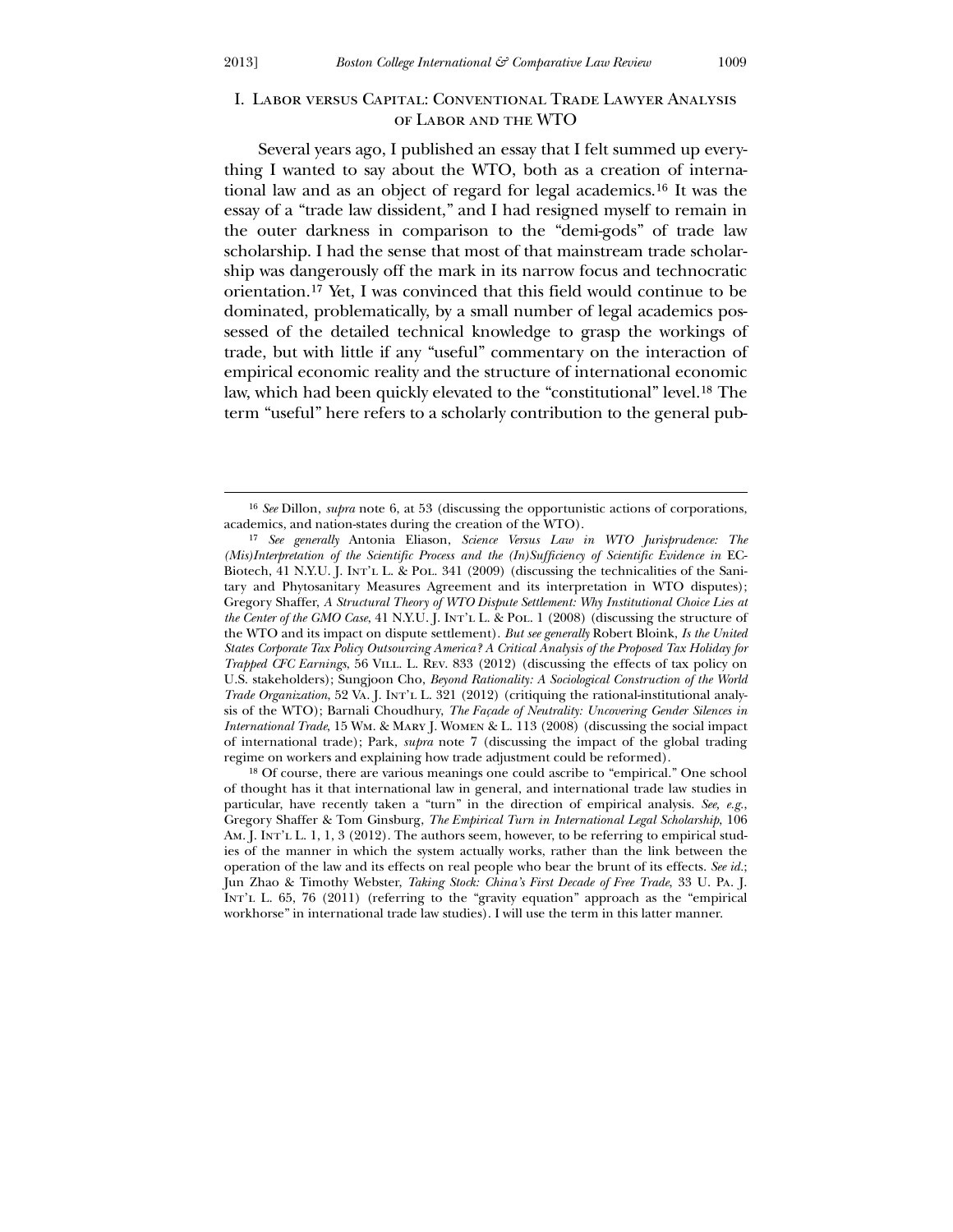lic's understanding of the underlying motivations for and workings of international trade regulation.[19](#page-6-0)

 As "international trade law studies" developed, I could not fathom why and how so many could focus on the technique of trade disputes without acknowledging the dramatic implications for American workers embedded within the then-newly elevated global trade rules.[20](#page-6-1) It could be argued that there is no *scholarly* reason to focus on "American" workers than on any other workers—that the entire project is simply a matter of denationalized economic theory.[21](#page-6-2) That consistent failure to pursue an empirical approach was instructive. The intellectual basis for the trade rules in a "comparative advantage" doctrine was flimsy, the likely outcome for certain labor interests plain to see, and yet what was glaringly important to me was completely ignored by most "specialists" in the field.[22](#page-6-3) My dominant impression, then as now, was that trade law was far too important to be left to trade lawyers.

 The "trade and labor" problem was not lost on those concerned with labor rights and interests at the time of the WTO's creation, or

<span id="page-6-1"></span><span id="page-6-0"></span>21 *See* Robert Howse, *The End of the Globalization Debate: A Review Essay*, 121 Harv. L. Rev. 1528, 1532, 1550–54 (2008) (arguing that even the anti-globalizers want solutions that presuppose a high degree of economic globalization) (reviewing RAWI ABDELAL, CAPITAL Rules: The Construction of Global Finance (2007); Jadgish Bhagwati, In Defense of Globalization (2007); Saskia Sassen, Territory, Authority, Rights: From Medieval to Global Assemblages (2006); Joseph E. Stiglitz, Making Globalization Work  $(2006)$ ).

<sup>19</sup> *See* Dillon, *supra* note 6, at 70–71 (citing Catharine MacKinnon, Women's Lives, Men's Laws 6 (2005)).

<sup>20</sup> *See* David Gartner, *Beyond the Monopoly of States*, 32 U. Pa. J. Int'l L. 595, 596–98 (2010) (discussing theories of global governance in international institutions); *see also* Michael Patrick Tkacik, *Post-Uruguay Round GATT/WTO Dispute Settlement: Substance, Strengths, Weakness, and Causes for Concern*, 9 Int'l Legal Persp. 169, 171–72, 179–84 (1997) (describing the technique of GATT and WTO dispute settlement). Even where academics analyze the interests of multi-stakeholders, the discourse often fails to consider the practical realities and import of its own analysis. *See* Gartner, *supra*, at 622–29. The absence of such commentary begs the question of whether one *should* be concerned with the economic dislocations in particular countries. What about the march of labor and progress in working conditions over time can one be a scholar or intellectual in a particular country and not take that into account? Can we or should we be "post-national"? *See also* Michael S. Knoll, *Perchance to Dream: The Global Economy and the American Dream*, 66 S. Cal. L. Rev. 1599, 1603–06 (1993) (discussing the consequences of a global economy).

<span id="page-6-3"></span><span id="page-6-2"></span><sup>22</sup> *See, e.g.*, Michael H. Davis & Dana Neacsu, *Legitimacy, Globally: The Incoherence of Free Trade Practice, Global Economics and Their Governing Principles of Political Economy*, 69 UMKC L. Rev. 733, 733–34 (2001) (questioning comparative advantage as a valid basis for the superstructure of global trade rules); *see also* Christina Laun, Note, *The Central American Free Trade Agreement and the Decline of U.S. Manufacturing*, 17 IND. INT'L & COMP. L. REV. 431, 431–32, 438–40 (2007) (attempting to link labor effects and the operation of free trade agreements ("FTAs")).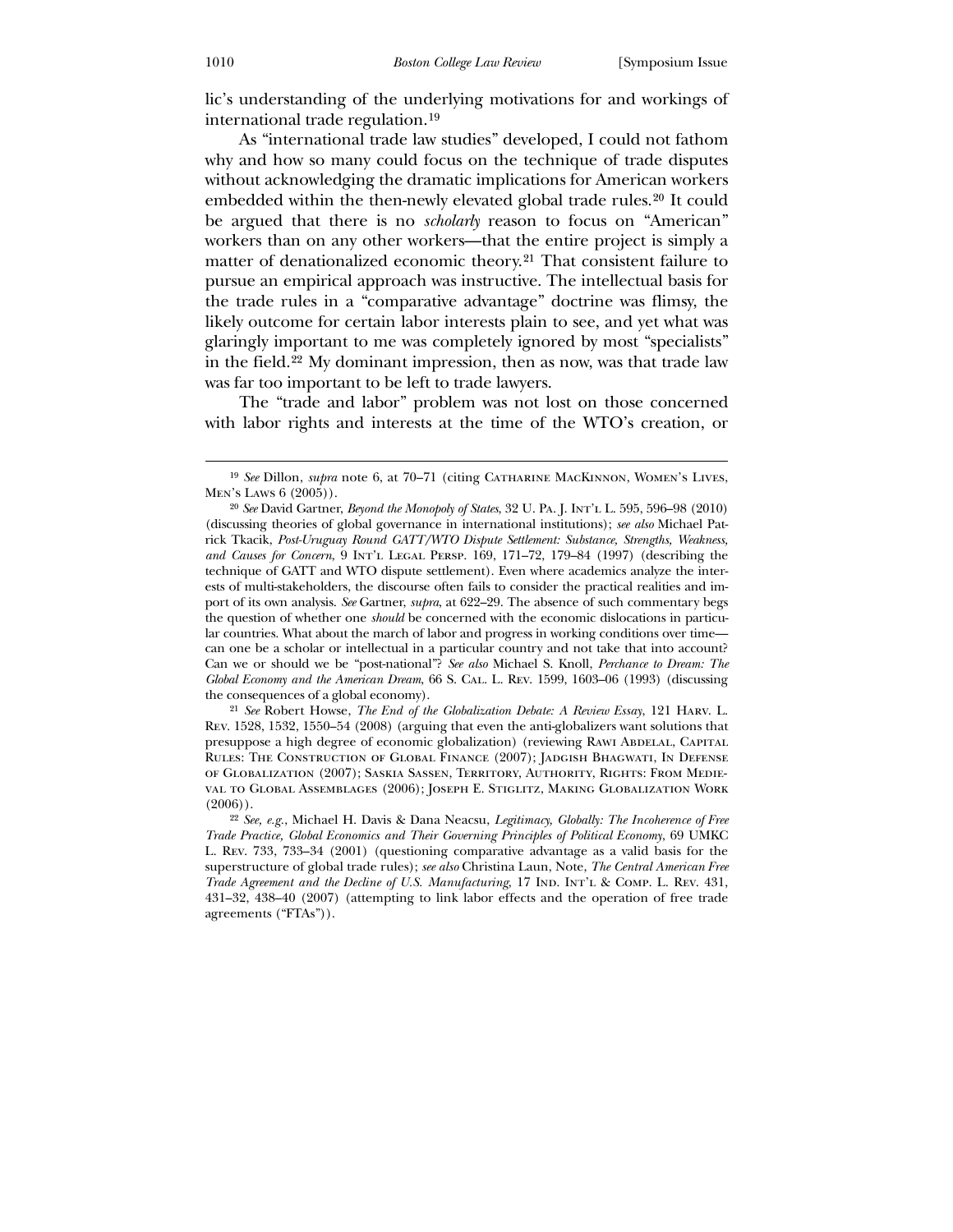<u>.</u>

later.[23](#page-7-0) They feared that the newly enforceable trade agreements would lead to massive job losses in the United States, and elsewhere in the developed world.[24](#page-7-1) Similarly, it was speculated that corporations would exploit vulnerable workers in countries without labor standards and protections.[25](#page-7-2) These two sets of fears (labor cost differentials and abusive labor conditions in the production of internationally traded goods), although distinct from one another, were certainly related.[26](#page-7-3) So what was the response of trade law specialists to this looming problem? It was to focus on Article XX of the General Agreement on Tariffs and Trade  $(GATT)^{27}$  $(GATT)^{27}$  $(GATT)^{27}$  as the situs of an imaginary battle between trade rules and labor interests, generating literally dozens of academic articles on the topic of "trade and labor."[28](#page-7-5) There was agonized discussion as to whether the

<span id="page-7-5"></span><span id="page-7-4"></span><span id="page-7-3"></span><span id="page-7-2"></span>28 *See, e.g.*, Renee Chartres & Bryan Mercurio, *A Call for an Agreement on Trade-Related Aspects of Labor: Why and How the WTO Should Play a Role in Upholding Core Labor Standards*, 37 N.C. J. Int'l L. & Com. Reg. 665, 695–97, 699–704, 708–16 (2012); Justin Fraterman, Note, *Article 37(2) of the ILO Constitution: Can an ILO Interpretive Tribunal End the Hegemony of International Trade Law?*, 42 Geo. J. Int'l L. 879, 917–18 (2011); Kagan, *supra* note 25, at 208–11; *see also* Edward E. Potter, *The Growing Significance of International Labor Standards on the Global Economy*, 28 Suffolk Transnat'l L. Rev. 243, 248–50 (2005) (discussing the International Labor Organization's role in the "trade and labor" debate and its Declaration on Fundamental Principles and Rights at Work).

<sup>23</sup> *See, e.g.*, Raj Bhala, *Clarifying the Trade-Labor Link*, 37 Colum. J. Transnat'l L. 11, 15, 17 (1998); Steve Charnovitz, Book Review, *Trade, Employment and Labour Standards: The OECD Study and Recent Developments in the Trade and Labor Standards*, 11 Temp. Int'l & Comp. L.J. 131, 154–58, 160–63 (1997); Aleah Borghard, Note, *Free Trade, Economic Rights, and Displaced Workers: It Works If You Work It*, 32 Brook. J. Int'l L. 161, 165–70, 197–99 (2006).

<sup>24</sup> *See* Bhala, *supra* note 23, at 15–19. *See generally* Donald L. Barlett & James B. Steele, Lost Jobs: Why Fixing the Trade Deficit Matters Most, WHAT WENT WRONG (June 18, 2011), http://americawhatwentwrong.org/story/lost-jobs-why-fixing-trade-deficit-matters/ (illustrating decades of recognition by U.S. policymakers that trade agreements threatened U.S. jobs and their failed, lackluster efforts at combating this phenomenon).

<sup>25</sup> *See* Bhala, *supra* note 23, at 15, 19–20; Joshua M. Kagan, Note, *Making Free Trade Fair: How the WTO Could Incorporate Labor Rights and Why It Should*, 43 GEO. J. INT'L L. 195, 196– 98 (2011).

<sup>26</sup> *See* Bhala, *supra* note 23, at 17–20.

<span id="page-7-1"></span><span id="page-7-0"></span><sup>27</sup> GATT Article XX provides members with "general exceptions from international trade obligations for unilateral trade measures in pursuit of specified purposes." Sanford Gaines, *The WTO's Reading of the GATT Article XX Chapeau: A Disguised Restriction on Environmental Measures*, 22 U. Pa. J. Int'l Econ. L. 739, 740 (2001); *see* General Agreement on Tariffs and Trade, art. XX, Oct. 30, 1947, 61 Stat. A-11, 55 U.N.T.S. 194, 262 [hereinafter GATT]. Exceptions include allowing the adoption of measures necessary to "protect public morals," or to "protect human, animal or plant life or health." GATT, *supra*, at 262. Nevertheless, Article XX's introductory paragraph qualifies these exceptions by requiring continued compliance with certain fundamental trade norms. Gaines, *supra*, at 741. This qualifier is meant to balance the right of members to practice these exceptions with members' entitlement to the rights and obligations of the remaining substantive GATT provisions, and to ensure that neither interest cancels out the other. *See id.* at 742.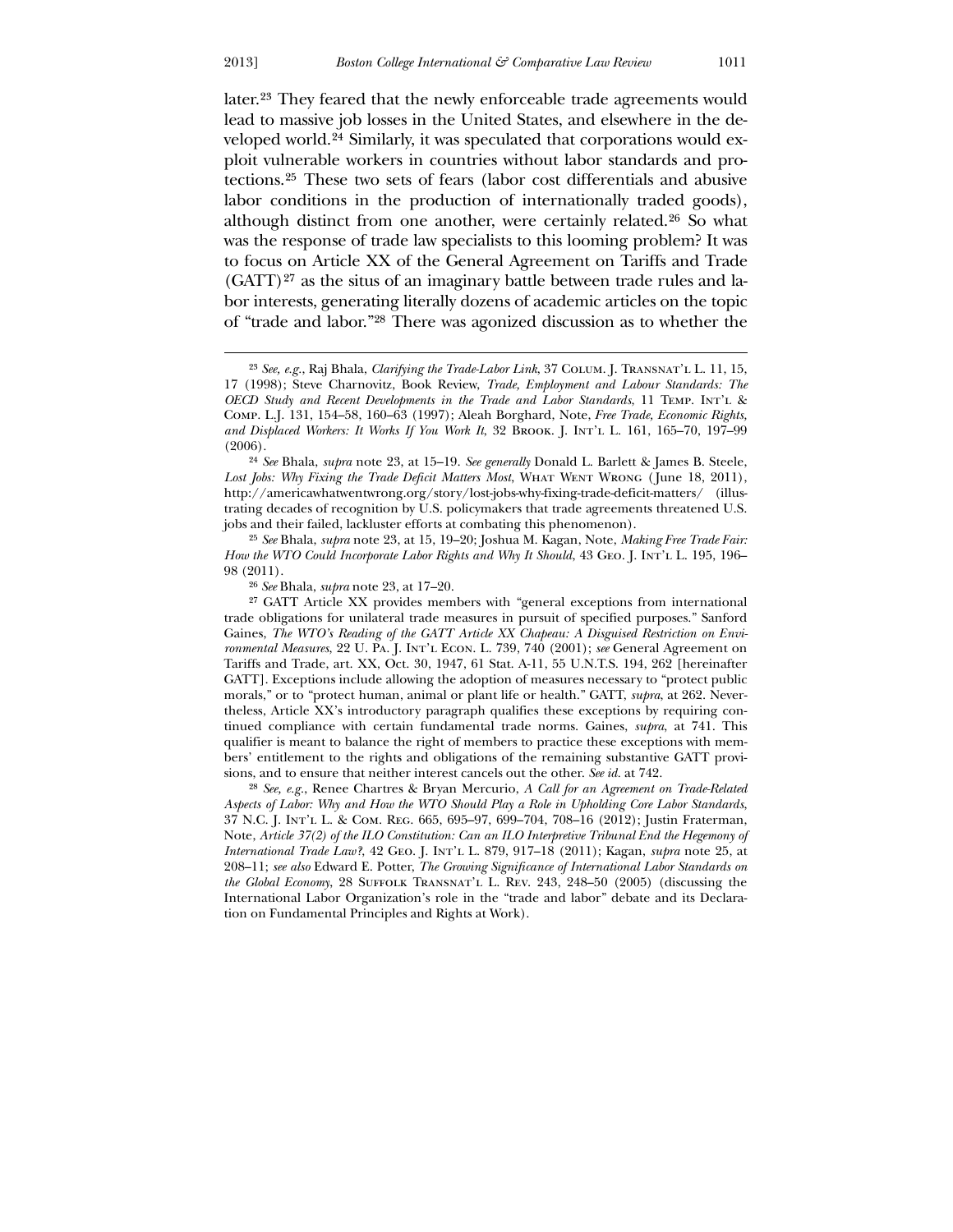WTO could "accommodate" the labor question, or whether some other, as yet unformulated international body should be given the task of synthesizing trade and labor values.[29](#page-8-0)

 The trade and labor conundrum was both real and serious; the manner in which it was approached, however, bore little if any relation to the fundamental problems. Article XX could do nothing to preserve the job security of American workers because it only allows for a very limited exception from international trade obligations.[30](#page-8-1) Accordingly, trade lawyers were conflating two separate matters in a highly misleading manner.

 The logic of these academic articles was as follows: a WTO member country might at some time enact a trade restriction on products from another member country, based on the fact that those products were produced by workers who were being treated in some abusive manner.<sup>[31](#page-8-2)</sup> If that happened, would or should the WTO bodies allow that restriction to stand? It should be apparent how divorced this paradigm is from reality, and from the larger labor concerns engendered by the WTO. It is clear that no WTO member country has been or has any intention of blocking the importation of products based only on the fact that the wages of the workers in the exporting country are too low.[32](#page-8-3) Thus, the central paradox and problem of liberalized trade at the global level is not touched by this template and is purely "hypothetical."

 The only situation in which the Article XX problem might arise would involve genuinely abusive labor conditions.<sup>[33](#page-8-4)</sup> In the unlikely event that the customs service in the importing country identified and blocked such products, the dynamic of high-cost labor versus low-cost labor would scarcely come into the picture at all.<sup>[34](#page-8-5)</sup> So it should be asked how so many law review articles on "trade and labor," built

<sup>29</sup> Kagan, *supra* note 25, at 197 & n.3 (citing Chantal Thomas, *Should the World Trade Organization Incorporate Labor and Environmental Standards?*, 61 Wash. & Lee L. Rev. 347, 348 (2004) ("[T]he link between trade, labor, and the environment has been pressed in much academic and policy discourse.")).

<sup>30</sup> *See* Gaines, *supra* note 27, at 740–42; *supra* note 27 and accompanying text.

<sup>31</sup> *See generally* Chartres & Mercurio, *supra* note 28 (formulating an argument following this structure).

<sup>32</sup> *See generally* Kevin Kolben, *The New Politics of Linkage: India's Opposition to the Workers' Rights Clause*, 13 IND. J. GLOBAL LEGAL STUD. 225 (2006) (discussing the WTO workers' rights clause and the link between trade and labor); Thomas, *supra* note 29, at 347 (analyzing whether the WTO should contain labor standards); Michael J. Trebilcock & Robert Howse, *Trade Policy & Labor Standards*, 14 MINN. *J. GLOBAL TRADE 261 (2005)* (discussing the trade/ labor linkage).

<sup>33</sup> *See* GATT, *supra* note 27, at 262.

<span id="page-8-5"></span><span id="page-8-4"></span><span id="page-8-3"></span><span id="page-8-2"></span><span id="page-8-1"></span><span id="page-8-0"></span><sup>34</sup> *See id.*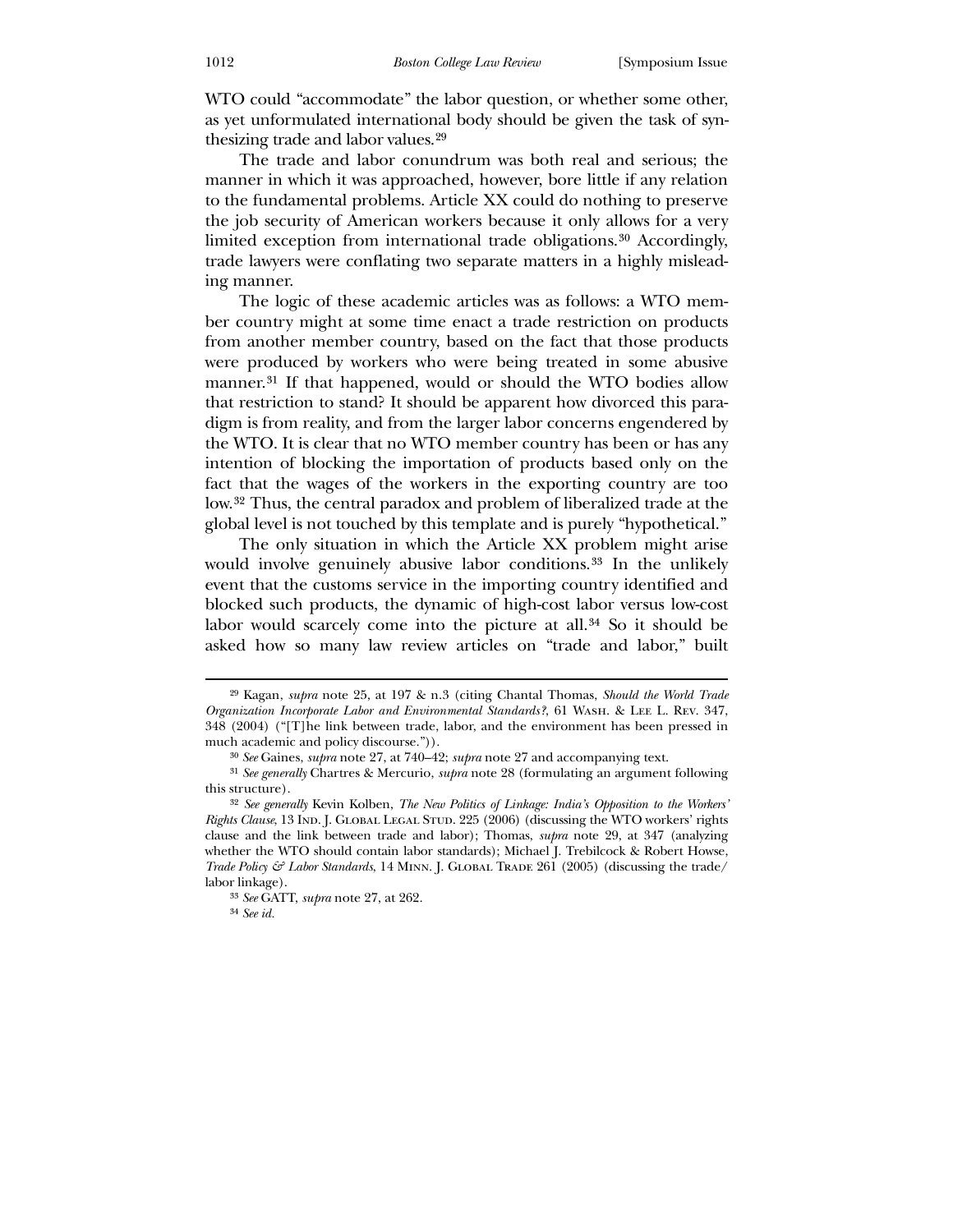<u>.</u>

around an examination of GATT Article XX, came to be written and published at all.

 One threshold issue that must be dealt with has to do with the continuing relevance of nationality, national interests, and *where* the trade law scholar is intellectually situated. There is something peculiar about a trade scholarship that pays no attention to the effects of free trade on the writer's geographical context. Without defining the normative goals or values of trade rules, and the corresponding motivations within trade law scholarship, writing on global economic law seems a soulless enterprise. What should be studied is the effect of the operation of trade rules on the distribution of wealth and power within states, as well as among them. It is trendy to write about international law and globalization in terms of global "networks" and the power of nongovernmental, private initiatives. However, there are a number of problems with this idealized vision. One is that the world trade system itself is mapped out in terms of existing nation-states.[35](#page-9-0) The WTO is a state-to-state system, classically part of public international law.[36](#page-9-1)

 This legal category-based masking gives trade law an appealing gravitas that ordinary international commercial law lacks.[37](#page-9-2) As trade law is normally presented, conflicting economic and social interests within the nation-state are not accounted for, and trade disputes are presented in terms of pursuit of the "national interest" by each participating state, much as a military matter might be.[38](#page-9-3) When U.S. presidential candi-

<sup>35</sup> *See* Gartner, *supra* note 20, at 596–98 (framing the globalization discourse in terms of civil society participation). *See generally* Anne-Marie Slaughter, A New World Order (2004) (presenting a "network" theory of governmental relations and outlining a horizontal and vertical multi-stakeholder approach to global trade interests); Anne-Marie Slaughter, *Filling Power Vacuums in a New Global Legal Order*, 54 B.C. L. Rev. 919 (2013) (same).

<sup>36</sup> *See* Dillon, *supra* note 6, at 55; Joost Pauwelyn, *The Role of Public International Law in the WTO: How Far Can We Go?*, 95 Am. J. Int'l L. 535, 538 (2001) (noting the academic consensus that the WTO rules are part of public international law); *Understanding the WTO: Who We Are*, WORLD TRADE ORG., http://www.wto.org/english/thewto\_e/whatis\_e/who\_ we\_are\_e.htm (last visited Apr. 10, 2013) (giving an overview of the WTO's composition, activities, and origins).

<sup>37</sup> *See* Dillon, *supra* note 6, at 54–55 (describing the creation of the WTO as a "constitutional" moment). *See generally* Cass, *supra* note 2 (describing the "constitutionalization" of the WTO and noting its increased weight due to its constitutionality).

<span id="page-9-3"></span><span id="page-9-2"></span><span id="page-9-1"></span><span id="page-9-0"></span><sup>38</sup> *See* Paul B. Stephan, *Privatizing International Law*, 97 Va. L. Rev. 1573, 1620–22 (2011) (noting that national lawmakers' primary concern is to provide particular benefits to discrete groups); Note, *(In)Efficient Breach of International Trade Law: The State of the "Free Pass" After China's Rare Earths Export Embargo*, 125 Harv. L. Rev. 602, 603–04 (2011) (citing Jack L. Goldsmith & Eric A. Posner, The Limits of International Law 7 (2005) (discussing nation-states' choice to comply with international law only when it is in their selfinterest)). Economic and social conditions at the national level drive national lawmakers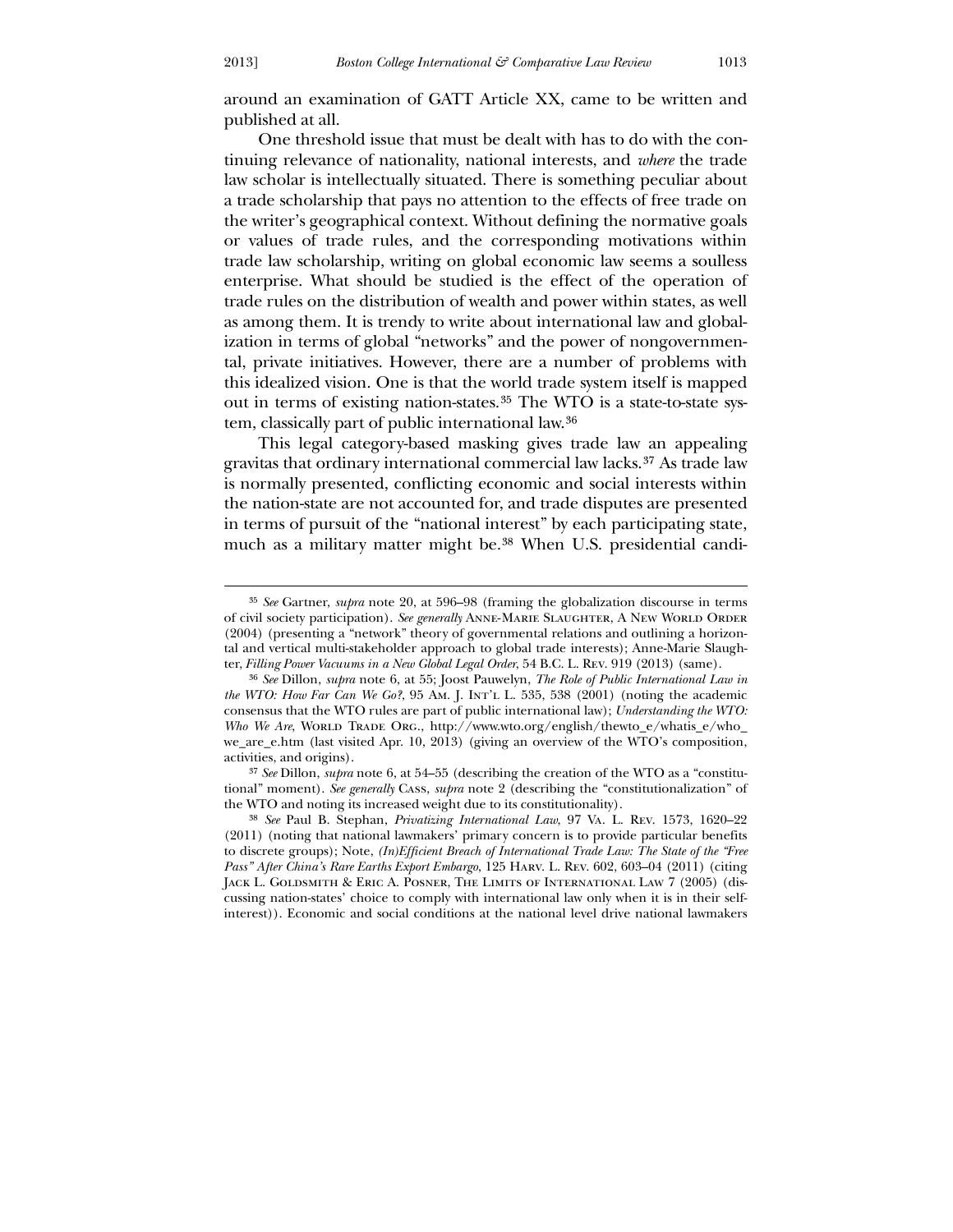dates announce that they will vindicate the "national interest" at the WTO, they do not mention that what brought the United States to invest so heavily in China, and what led to the movement of so many manufacturing jobs, were the self-interested demands of U.S. corporations.[39](#page-10-0) Workers have no choice but to think "national," but this is clearly not the case for corporations.[40](#page-10-1) A logical next step is to consider whether trade scholars have any national affiliations, and if they do not, whether their writing can rise above the level of bland generalities on the virtues of globalization. The economic realm, particularly the international trade realm, is one in which we cannot in fact pin down any single *national* interest.[41](#page-10-2) The drafters of global and regional trade agreements, however, have remained mainly silent on the question of which forces or sectors within states are the ones most deserving of being represented in trade instruments.[42](#page-10-3)

<span id="page-10-0"></span>40 *See* Waserstein & Beroza, *supra* note 39, at 6–7; *see also* Paul Krugman, *Robots and Robber Barons*, N.Y. Times (Dec. 9, 2012), http://www.nytimes.com/2012/12/10/opinion/ krugman-robots-and-robber-barrons.html (discussing the tension between labor and capital).

41 *See* Stephan, *supra* note 38, at 1578–79, 1600, 1621–22 (distinguishing international trade law from national law). According to Professor Paul Stephan, nongovernmental actors are the primary players on the international trade law scene, rather than national actors promoting national interests. *See id.* at 1574–75.

to benefit their constituents because national lawmakers are held politically accountable by their electorate. Stephan, *supra*, at 1621.

<sup>39</sup> *See* Dillon, *supra* note 6, at 63–65 (describing the self-interested role of corporations in the creation of the WTO); Nicholas R. Lardy, *Permanent Normal Trade Relations for China*, Brookings Pol'y Brief, May 2000, at 1, 7–8, *available at* http://www.brookings.edu/~/ media/research/files/papers/2000/5/usstatedepartment%20lardy/pb58.pdf (contending that granting permanent normal trade relations to China is in the "national interest"); Steve L. Waserstein & Paula Beroza, *The Impact of the Financial Crisis on Global Markets: An Immediate Look at the Legal and Economical Ramifications of the U.S. Subprime and Credit Collapse on Europe and Asia*, Aspatore Special Rep. 24, at 6–7 (2008) (discussing protectionist rhetoric in the 2008 presidential election); Danielle Kurtzleben, *China Barbs Reach Fever Pitch on Campaign Trail: The Candidates Spar While the U.S. and China Exchange Charges of Unfair Trading*, U.S. News & World Rep. (Sept. 17, 2012), http://www.usnews.com/news/ articles/2012/09/17/china-barbs-reach-fever-pitch-on-campaign-trail (discussing the use of political rhetoric about China and the WTO on the campaign trail in the 2012 presidential election); *see also* Kara Loridas, Note, *United States–China Trade War: Signs of Protectionism in a Globalized Economy?*, 34 SUFFOLK TRANSNAT'L L. REV. 403, 410–20 (2011) (discussing U.S.–China trade relations at the WTO).

<span id="page-10-3"></span><span id="page-10-2"></span><span id="page-10-1"></span><sup>42</sup> *See, e.g.*, Graeme B. Dinwoodie & Rochelle C. Dreyfuss, *Designing a Global Intellectual Property System Responsive to Change: The WTO, WIPO, and Beyond*, 46 Hous. L. Rev. 1187, 1217–20 (2009) (commenting that drafting the Trade Related Aspects of Intellectual Property Rights Agreement as a trade agreement illustrates the disconnect between protecting national interests and global utility maximization). Intellectual property rights provide an illustrative example because these rights touch on the health, safety, culture, and politics particular to each nation-state. *Id.* at 1232. Moreover, as nations become more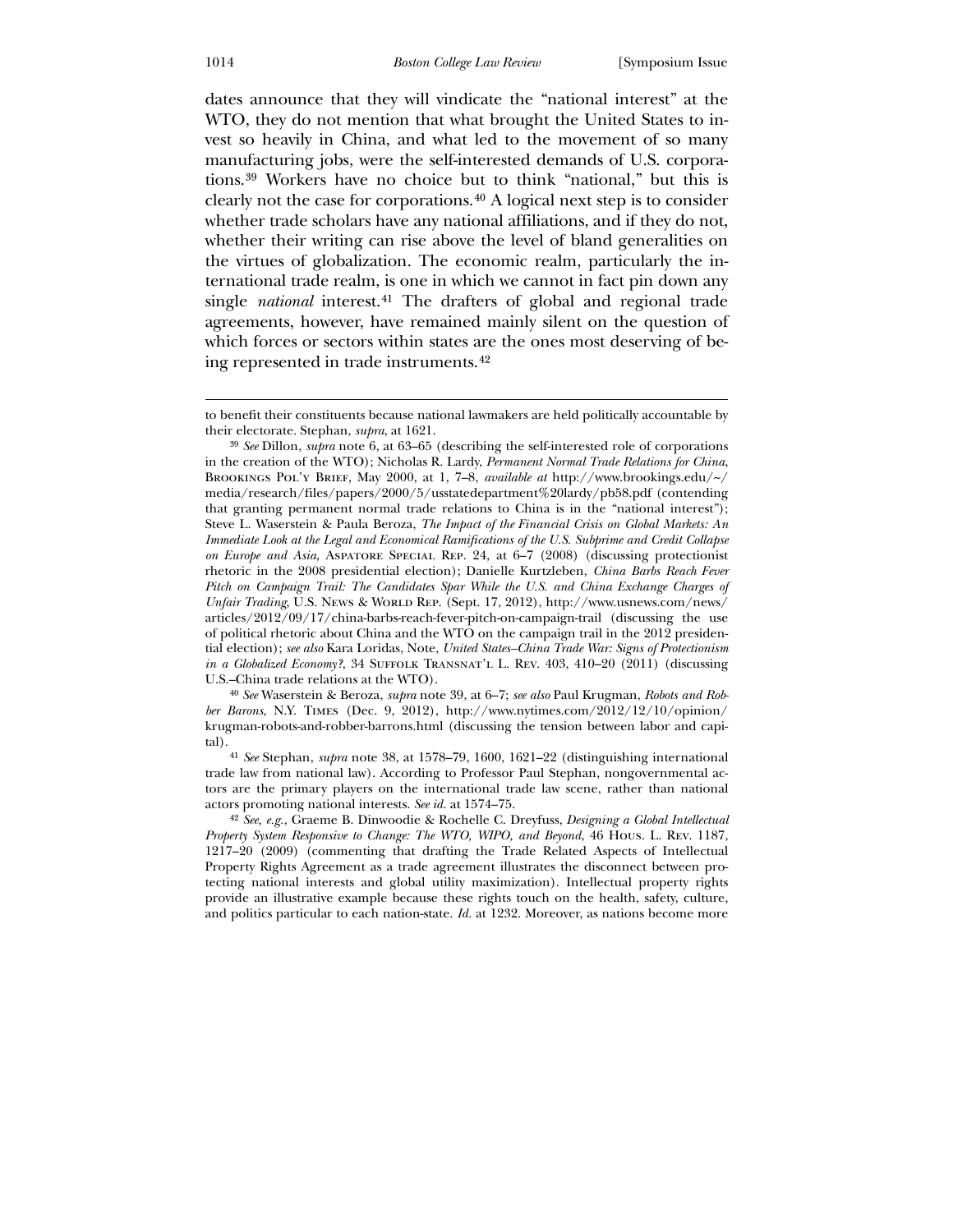As often noted, at the global level capital is mobile, whereas labor is not.[43](#page-11-0) This makes it likely that the interests of capital and labor within any given state (especially states in which workers have enjoyed relatively high salaries and benefits) will have opposing interests when it comes to the concept of a fully liberalized global economy.[44](#page-11-1) Gains over time by the labor movement happen *within* nation-states, despite occasional bursts of sentiment in favor of international labor solidarity.[45](#page-11-2) It is the *national* legal regime that gives form and structure to the demands of labor, generally attained over the course of many labor disputes—including strikes, threats of industrial action, and political concessions from successive governments.[46](#page-11-3) Thus, for working people, there cannot be a "denationalized" global labor system, as they are in-extricably bound up with the "jobs" picture within their own states.<sup>[47](#page-11-4)</sup>

43 Park, *supra* note 7, at 805.

45 *See* Abraham L. Gitlow, *Ebb and Flow in America's Trade Unions: The Present Prospect*, 63 Lab. L.J., Summer 2012, at 123, 124 (discussing the gains won by the labor movement through collective bargaining agreements); Gordon, *supra* note 44, at 1110 (explaining that all participating countries mutually benefit from trade and labor migration in classical economics). *See generally* John Godard, *The Exceptional Decline of the American Labor Movement*, 63 INDUS. & LAB. REL. REV. 82 (2009) (discussing the decline of the American labor movement and noting that the decline is an exception among developed countries).

<span id="page-11-1"></span><span id="page-11-0"></span>46 *See* Gordon, *supra* note 44, at 1130–33; Park, *supra* note 7, at 808–11 (explicating the influence of domestic forces and incentives on labor markets). Labor markets are also seen as domestic legal matters because the labor force is inextricably linked to national culture. *Cf.* Gordon, *supra* note 44, at 1132 (discussing immigration's effects on culture, as immigrants join new national populations and bring the culture of their home countries to new nations). For this reason, political resistance to immigration is rooted in fear of cultural change. *Id.* Also note the role of the International Labor Organization ("ILO") in global standard setting—though genuine protection of labor interests still occurs at the national level. *See, e.g.*, Francis Maupain, *New Foundation or New Façade? The ILO and the 2008 Declaration on Social Justice for a Fair Globalization*, 20 Eur. J. Int'l L. 823, 826, 832, 840 (2009) (describing the ILO's conception of its mission and role as a standard-setter).

<span id="page-11-4"></span><span id="page-11-3"></span><span id="page-11-2"></span>47 *See* Godard, *supra* note 45, at 83 (stating that labor conditions are dependent upon the institutional norms and national founding conditions of the labor movement in the United States, and noting the U.S. labor movement's "exceptional" decline when compared to other developed countries); Kevin Kolben, *The WTO Distraction*, 21 Stan. L. & PoL'y Rev. 416, 465–67 (2010) (indicating that traditional labor goals and values to protect domestic workers are deeply ingrained in societies and stand at odds with trade liberalization); *see also* Gordon, *supra* note 44, at 1144–45 (noting that even in the European

developed, their intellectual property needs change, and cultural attitudes shift toward exclusive rights. *Id.* As such, protecting national interests plays a vital role in intellectual property that the global perspective cannot adequately address. *See id.*

<sup>44</sup> *See* Jennifer Gordon, *People Are Not Bananas: How Immigration Differs from Trade*, 104 Nw. U. L. Rev. 1109, 1110–11, 1144 (2010) (citing developed nations' continuing high barriers to migration, even as trade laws have liberalized, as indicia of opposing interests); Park, *supra* note 7, at 805–06; Krugman, *supra* note 40 (discussing the opposing interests of labor and corporations).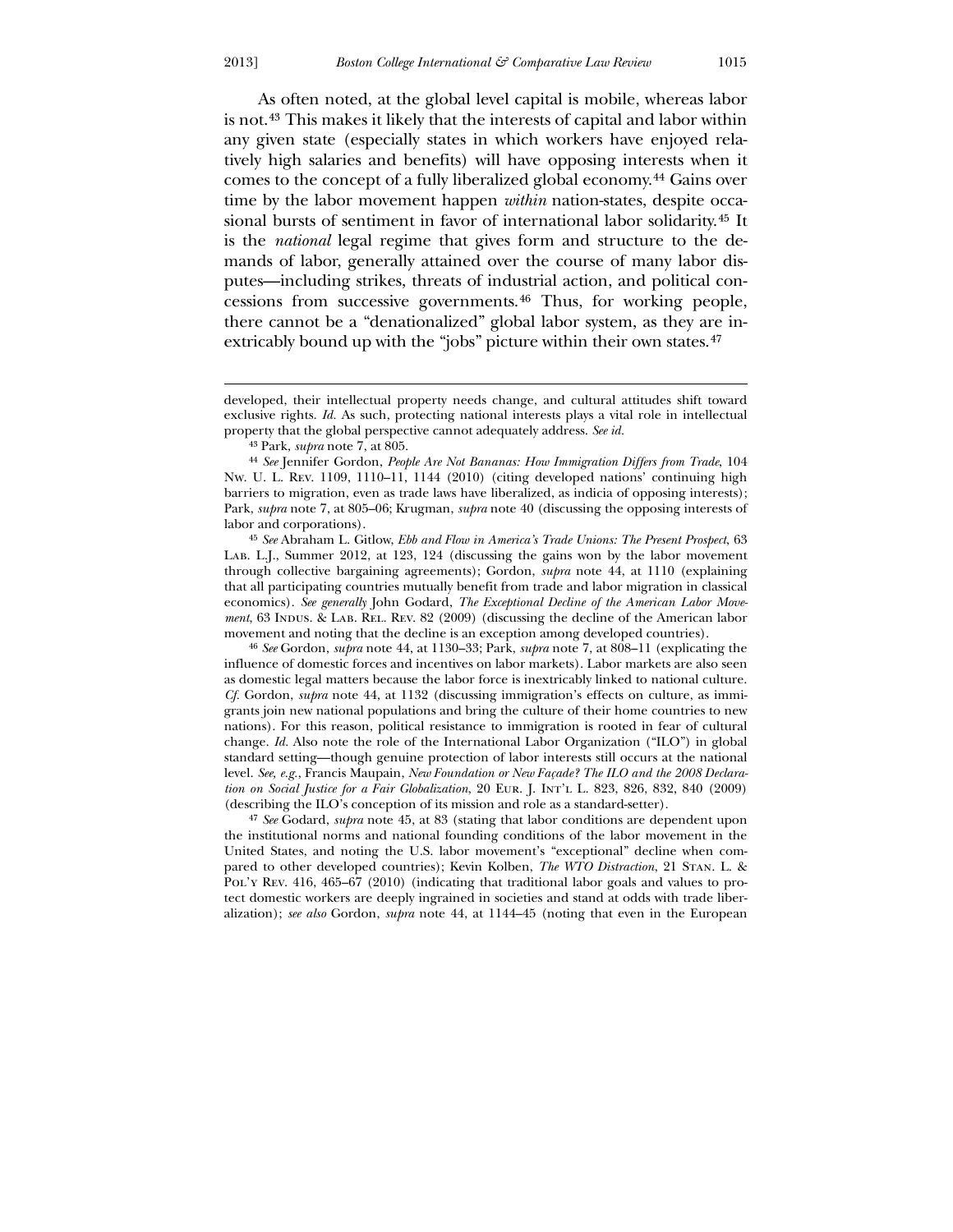The global trade system, enshrined in the rules of the WTO and other free trade agreements ("FTAs"), has undoubtedly demonstrated its power to alter the economic fortunes of millions of people, some for the better, and some for the worse. In most cases, trade law scholars seem to have chosen not to acknowledge the negative effects of free trade rules on American labor. Despite these adverse effects, the WTO schema was well devised to give the impression of permanency. A particular national position was seen as being either "in conformity with" or "contrary to" international trade law, which thereby came to be seen as static and unquestionable.[48](#page-12-0) It is also noteworthy that trade laws have hastened the demise of the nation-state as a relevant unit of consideration.[49](#page-12-1) If U.S. multinational corporations operate out of and in cooperation with China, what is the "nationality" of their business? The only site where nationality continues to be enforced is for the human carriers of particular passports, who need to remain in predictable locations for the benefit of transnational business.[50](#page-12-2) In ways scarcely noted in the scholarship, our notion of nationality has been profoundly altered by the operation of contemporary trade rules, with people locked into the old national boundaries, and capital enjoying unprecedented global mobility. In the next Part, I suggest a more thorough framework for evaluating the world trade system.[51](#page-12-3)

#### II. Trade and Trade Deficit: A Better Kind of Linkage

 My earlier essay took as its main theme the idea of opportunism as it has pervaded the trade law context.[52](#page-12-4) I defined this opportunism as a

Union, which permits unrestricted freedom of movement for workers of its member states, significant wage disparities and resistance to open labor migration remain largely firm).

<sup>48</sup> *See generally* Robert Howse & Joanna Langille, *Permitting Pluralism: The Seal Products Dispute and Why the WTO Should Accept Trade Restrictions Justified by Noninstrumental Moral*  Values, 37 YALE J. INT'L L. 367 (2012) (arguing that it is extraordinary that scholars have consistently treated the WTO as having such authority that nations must essentially beg to retain important laws based on meaningful public policy considerations). Setting aside the instrumental/non-instrumental distinction made by the authors—which is probably less important than they indicate—it is extraordinary that it should be taken in such writing that the WTO has, and indeed should have, the power and authority to "allow" public policies relating to genuine moral values. *Id.*

<span id="page-12-0"></span><sup>49</sup> *But see* Stefan Ohlhoff & Hannes Schloemann, *Transcending the Nation-State? Private Parties and the Enforcement of International Trade Law*, 5 U.N. Year Book 675, 731 (2001), *available at* http://www.mpil.de/shared/data/pdf/pdfmpunyb/ohlhoff\_schloemann\_5.pdf (arguing that the nation-state "is not (yet) being transcended").

<sup>50</sup> *See* Gordon, *supra* note 44, at 1110–16.

<sup>51</sup> *See infra* notes 52–70 and accompanying text.

<span id="page-12-4"></span><span id="page-12-3"></span><span id="page-12-2"></span><span id="page-12-1"></span><sup>52</sup> *See* Dillon, *supra* note 6, at 53.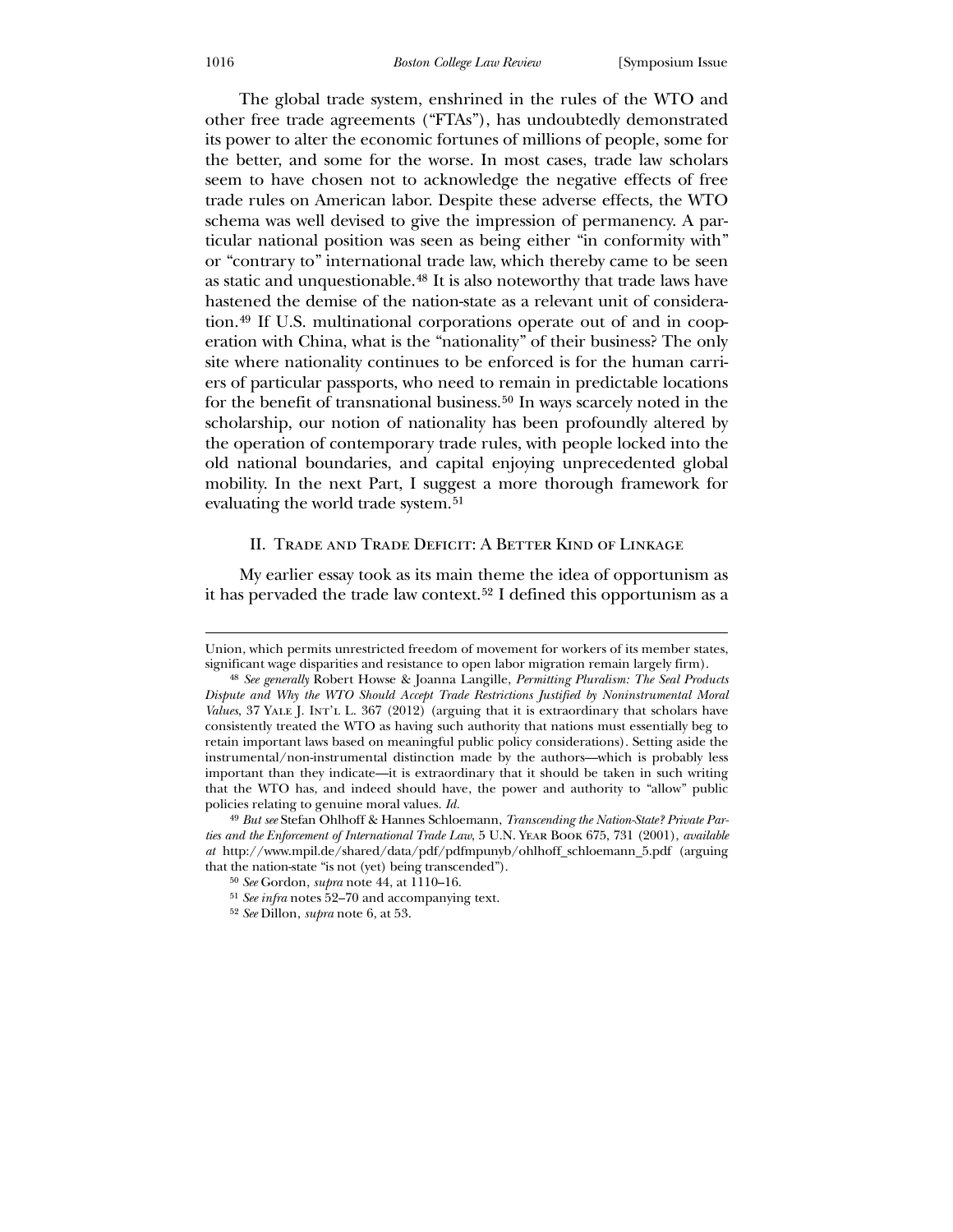$\overline{a}$ 

self-serving and self-referential reaction of players to an opportunity presented by circumstances, in this case those of the Uruguay Round trade negotiations and the creation of the WTO.[53](#page-13-0) Although I understand that much of the global trade "action" is now in bilateral and regional FTAs rather than the sputtering global organizations, I still think of the WTO as having eliminated a great number of alternative political choices from the menu otherwise available to national governments.[54](#page-13-1) The existence of these global agreements is characterized as eliminating "protectionism," with its dark connotations, rather than eliminating alternative political approaches to the global economy.[55](#page-13-2) The Uruguay Round agreements did in fact constitutionalize free trade ideas and put them well out of reach of political leaders.<sup>[56](#page-13-3)</sup> Free trade rules became

<span id="page-13-0"></span>54 *See* Gordon, *supra* note 44, at 1118 (noting the uptick in bilateral FTAs); *see also* Eli J. Kirschner, Note, *Fast Track Authority and Its Implication for Labor Protection in Free Trade*  Agreements, 44 CORNELL INT'L L.J. 385, 406–07 (2011) (concluding that the "protectionist" pro-labor reform agenda was rejected by the WTO). Whereas FTAs often contain pro-labor provisions, multilateral trade agreements negotiated at the WTO do not. Kirschner, *supra*, at 396, 407. Although developed nations continue to push the WTO to formally recognize a link between trade and labor standards, developing nations resist for fear that such a link will diminish their comparative trade advantage. *Id.* at 406–07. In addition, a host of national values have been devalued under pressure from the globalized free trade agenda not only labor-related matters.

55 *See* Loridas, *supra* note 39, at 412, 419–420, 426 (discussing protectionism).

<span id="page-13-3"></span><span id="page-13-2"></span><span id="page-13-1"></span>56 *See* Kevin Gallagher & Timothy Wise, *The False Promise of Obama's Trade Deals*, Guardian (Sept. 8, 2011, 16:52 EDT), http://www.guardian.co.uk/commentisfree/cifamerica/ 2011/sep/08/obama-trade-deals (citing President Barack Obama's criticism that "[w]hile [the North American Free Trade Agreement (NAFTA)] gave broad rights to investors, it paid only lip service to the rights of labor and the importance of environmental protection"). Despite his campaign promise not to support NAFTA-style agreements in the future, President Obama was unable to achieve important reforms to post-NAFTA trade agreements. *Id.* This inability to achieve reform could be due to the constitutionalization of the free trade ideas in the Uruguay Round Agreements. *See generally* Cass, *supra* note 2 (discussing the constitutionalization of the WTO).

<sup>&</sup>lt;sup>53</sup> See id.; *WTO Legal Texts: Uruguay Round*, WORLD TRADE ORG., http://www.wto.org/ english/docs\_e/legal\_e/legal\_e.htm (last visited Apr. 10, 2013) (noting that the Uruguay Round negotiations resulted in approximately sixty agreements and decisions). The negotiations

took seven and a half years, almost twice the original schedule. By the end, 123 countries were taking part. It covered almost all trade, from toothbrushes to pleasure boats, from banking to telecommunications, from the genes of wild rice to AIDS treatments. It was quite simply the largest trade negotiation ever, and most probably the largest negotiation of any kind in history.

*Understanding the WTO: Basics: The Uruguay Round, WORLD TRADE ORG., http://www.wto.org/* english/thewto\_e/whatis\_e/tif\_e/fact5\_e.htm (last visited Apr. 10, 2013) [hereinafter *Understanding the Uruguay Round*].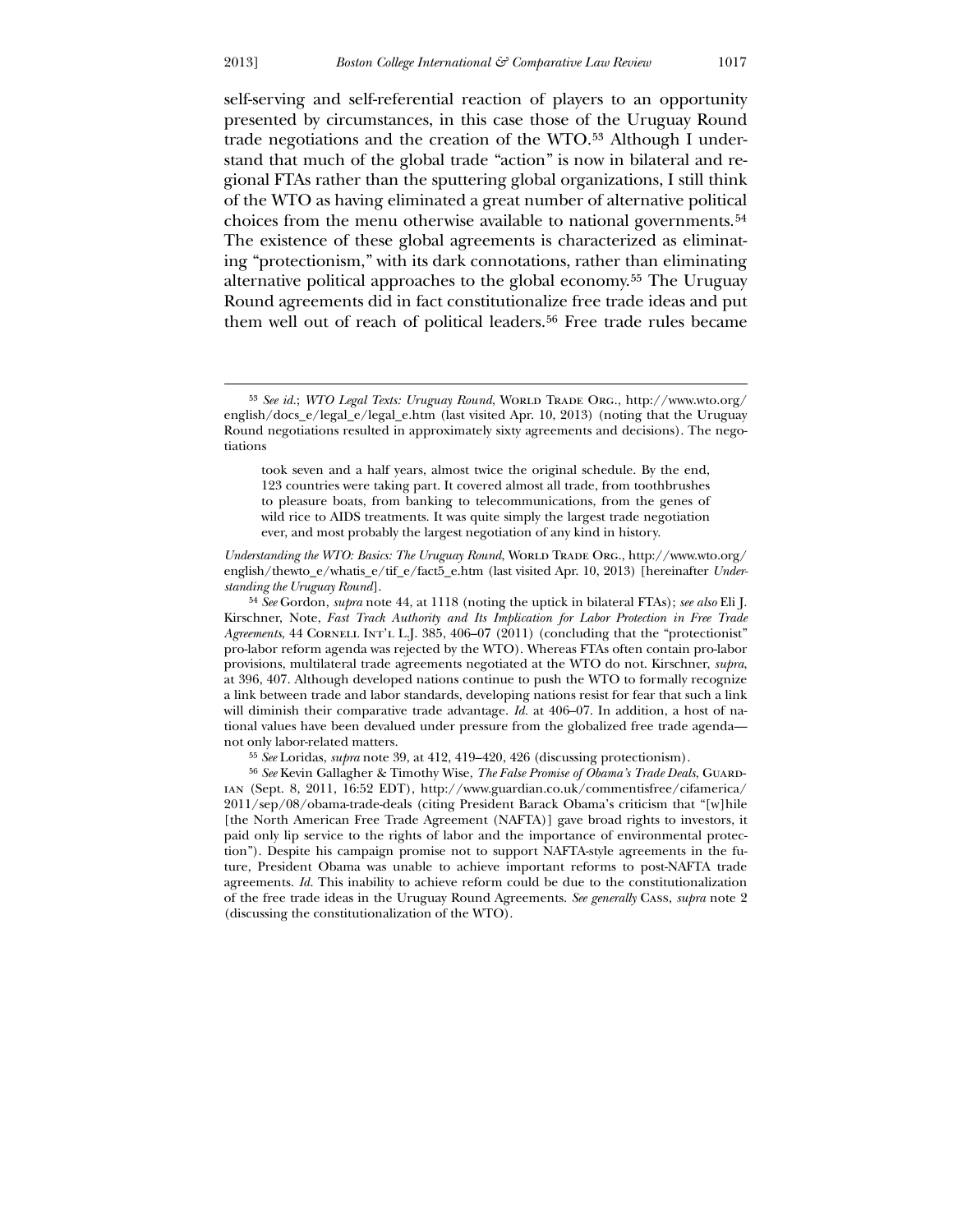immutable facts to be acknowledged and dealt with, rather than one set of options among several available to national governments.[57](#page-14-0)

 In that earlier essay, I identified three main opportunistic actors in the international trade drama: (1) transnational corporations (the sector having the most to gain from international trade laws, and the driving force behind them); (2) legal academics (those who write in a specialized way about trade law); and (3) national governments (which participate in the supposedly state-to-state dispute resolution mechanisms at the WTO).[58](#page-14-1) At this point in time, we are farther along the road and are seeing the empirical effects of the judicialization of "free trade," so I would like to expand upon my earlier theory and suggest why the debate over the benefits and disbenefits of global trade rules has never been more crucial.

 My overarching argument is that international trade law *seems* to be what it is not, because if presented as it really was, it would not be palatable to the general public. If it did not represent some sort of verifiable "progress," then what was the point of it? The entire phenomenon of "trade law"[59](#page-14-2) has been misleadingly described in technocratic terms, and characterized as both inevitable and irreversible. $60$  In this way, the adverse consequences have been seen as a mere political sideshow, unrelated to the all-important technical knowledge. The specialists with the capacity to act as public intellectuals around the issue of trade law and its effects are, for the most part, not doing so. Put another way, the scholarly work that is meant to illuminate and explicate trade laws in fact hides the laws' true significance.

<sup>57</sup> *See* Cass, *supra* note 2, at 16, 19; Gallagher & Wise, *supra* note 56 (lamenting a nation-state's inability to push for free trade reform rendered due to non-state opportunism). For example, the Trans-Pacific Partnership negotiations focused largely on investor-state investment provisions, allowing multinational institutions to sue a government directly for its regulatory actions. *See* Gallagher & Wise, *supra* note 56.

<sup>58</sup> *See generally* Dillon, *supra* note 6 (identifying opportunistic actors in international trade).

<sup>&</sup>lt;sup>59</sup> See Justin Lahart, *Tallying the Toll of U.S.-China Trade*, WALL ST. J. (Sept. 27, 2011), http://online.wsj.com/article/SB10001424052970204010604576595002230403020.html# (presenting a Massachusetts Institute of Technology (MIT) study showing the empirical realities of international trade law's implications on American factory workers). Prevailing trade theories are ill equipped to handle the surging pace of development in China and other developing nations. *Id.* The world has never seen such large countries grow so quickly. *Id.* As Professor Michael Spence has explained, "It's not like we can look to the past and ask ourselves what happened last time this happened, because there wasn't a last time." *Id.* (quoting Professor Spence).

<span id="page-14-3"></span><span id="page-14-2"></span><span id="page-14-1"></span><span id="page-14-0"></span><sup>60</sup> *See, e.g.*, David Zaring, *International Institutional Performance in Crisis*, 10 Chi. J. Int'l L. 475, 475–78 (2010) (discussing the political primacy of technocratic institutions in international law).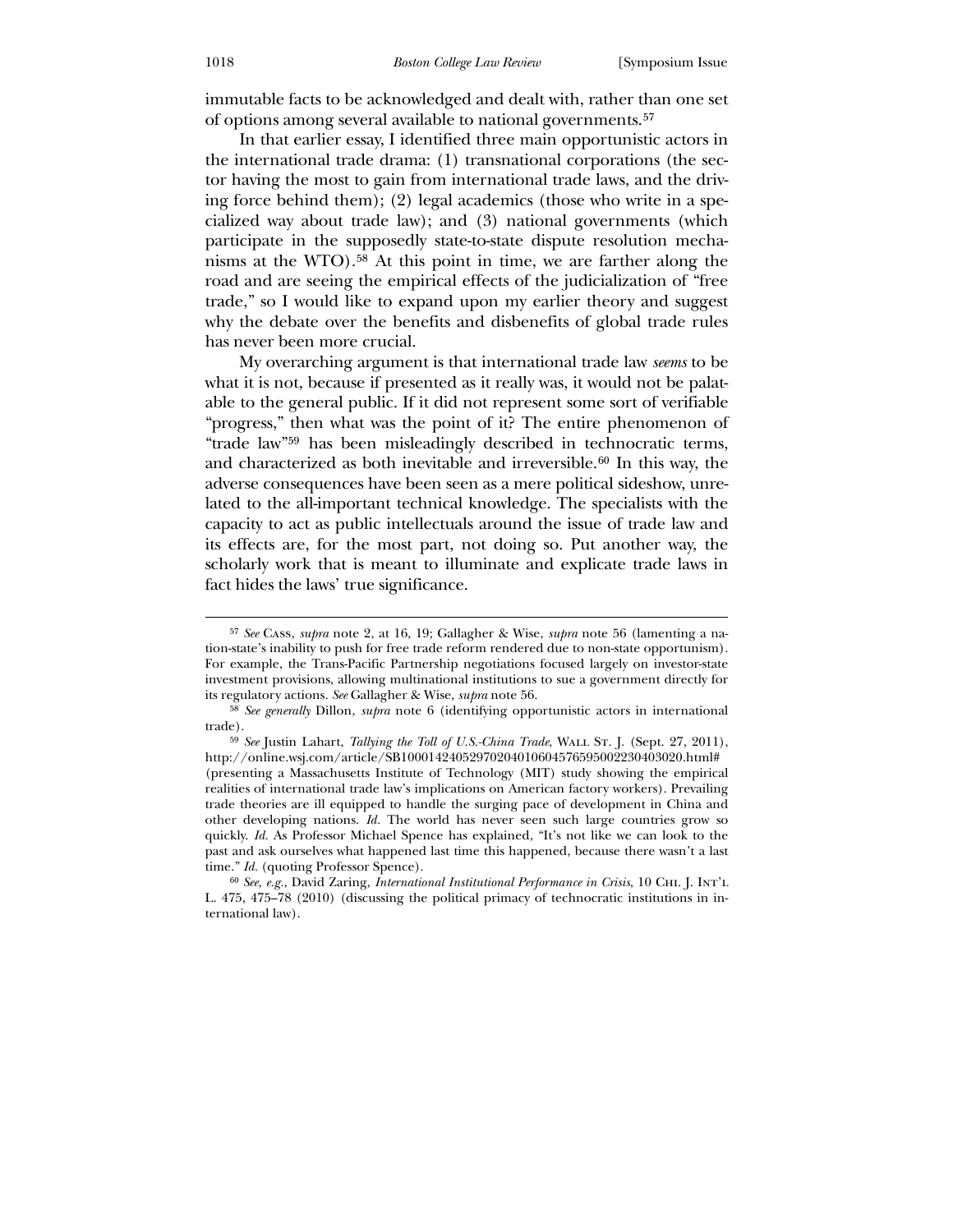A fundamental question largely ignored by legal academics in this field is what international trade law was designed to achieve.<sup>[61](#page-15-0)</sup> National leaders insisted during the 1990s that broad prosperity was the goal: new jobs, economic growth, and continued dynamism, progress and productivity.[62](#page-15-1) It is doubtful, however, that these stated values had much to do with the political impetus behind the free trade project, as seen in global trade laws.<sup>[63](#page-15-2)</sup> What's more, it is impossible to meaningfully discuss "international trade law" without facing up to these animating forces.

 International trade agreements in the 1990s represented the needs and desires of transnational corporations in search of lower cost labor and freer regulatory environments.[64](#page-15-3) By contrast, the approach of trade law scholars generally reinforced the myth of intergovernmental coop-

 $\overline{a}$ 61 *E.g.*, Jess Faux, The Servant Economy: Where America's Elite Is Sending the MIDDLE CLASS 79 (2012); David M. Driesen, *What Is Free Trade?: The Real Issue Lurking Behind the Trade and Environment Debate*, 41 Va. J. Int'l L. 279, 280–83 (2001) (posing the fundamental question: "what precisely must trade be free of in order to be 'free' rather than inappropriately shackled?"). Professor David Driesen notes that trade scholars use vague phrases such as "protectionism," "trade barriers," and "trade restrictions," in an attempt to answer this question, but he contends that this profusion of commentary fails to articulate a cohesive normative concept of free trade. *See* Driesen, *supra*, at 281–82. As a result of this dissonance, scholars fashion and refashion the theoretical bases for international trade law to justify its legitimacy and inevitability, while largely ignoring the practical effects of trade law on the ground. *See id.* 282–86; *see also* Gallagher & Wise, *supra* note 56 (discussing President Obama's promise to promote a "trade agreement for the 21st century" but commenting that in fact the trade agreement at issue, the Trans-Pacific Partnership, is really just the same, NAFTA-style agreement he campaigned against).

<span id="page-15-0"></span><sup>62</sup> *See, e.g.*, Barlett & Steele, *supra* note 24 (providing an overview of American international trade policies); *GATT Head Warns Against Overloading WTO*, Sunshine Online (Mar. 22, 1994, 6:18 AM), http://www.sunsonline.org/trade/process/towards/03220094.htm (quoting one of the greatest free trade ambassadors, Director General Peter Sutherland, who helped shepherd the GATT system into the new, legally enhanced WTO, as warning against the false lure of protectionism, and advocating for the prosperity to be attained by embracing free trade principles); *see also* Meredith Kolsky Lewis, *WTO Winners and Losers: The Trade and Development Disconnect*, 39 Geo. J. Int'l L. 165, 180–81 (2007) (discussing the economic justifications for international trade law). The premise for the comparative advantage theory underlying international trade law is essentially that a "rising tide raises all boats." Lewis, *supra*, at 176 (internal quotation marks omitted). Indeed, that promise was largely realized in the 1990s: from 1990 to 2006, trade volumes grew by six percent each year, far exceeding the three percent world growth rate output. Economics: Making SENSE OF THE MODERN ECONOMY 179 (Simon Cox ed., 2d ed. 2006).

<sup>63</sup> *See* Dillon, *supra* note 6, at 54–55.

<span id="page-15-3"></span><span id="page-15-2"></span><span id="page-15-1"></span><sup>64</sup> *See id.* at 63–65; *see also* Andrew T. Guzman, *Global Governance and the WTO*, 45 Harv. Int'l L.J. 303, 304 (2004) (mentioning the impact of environmental policy, labor, and human rights on the international trade regime).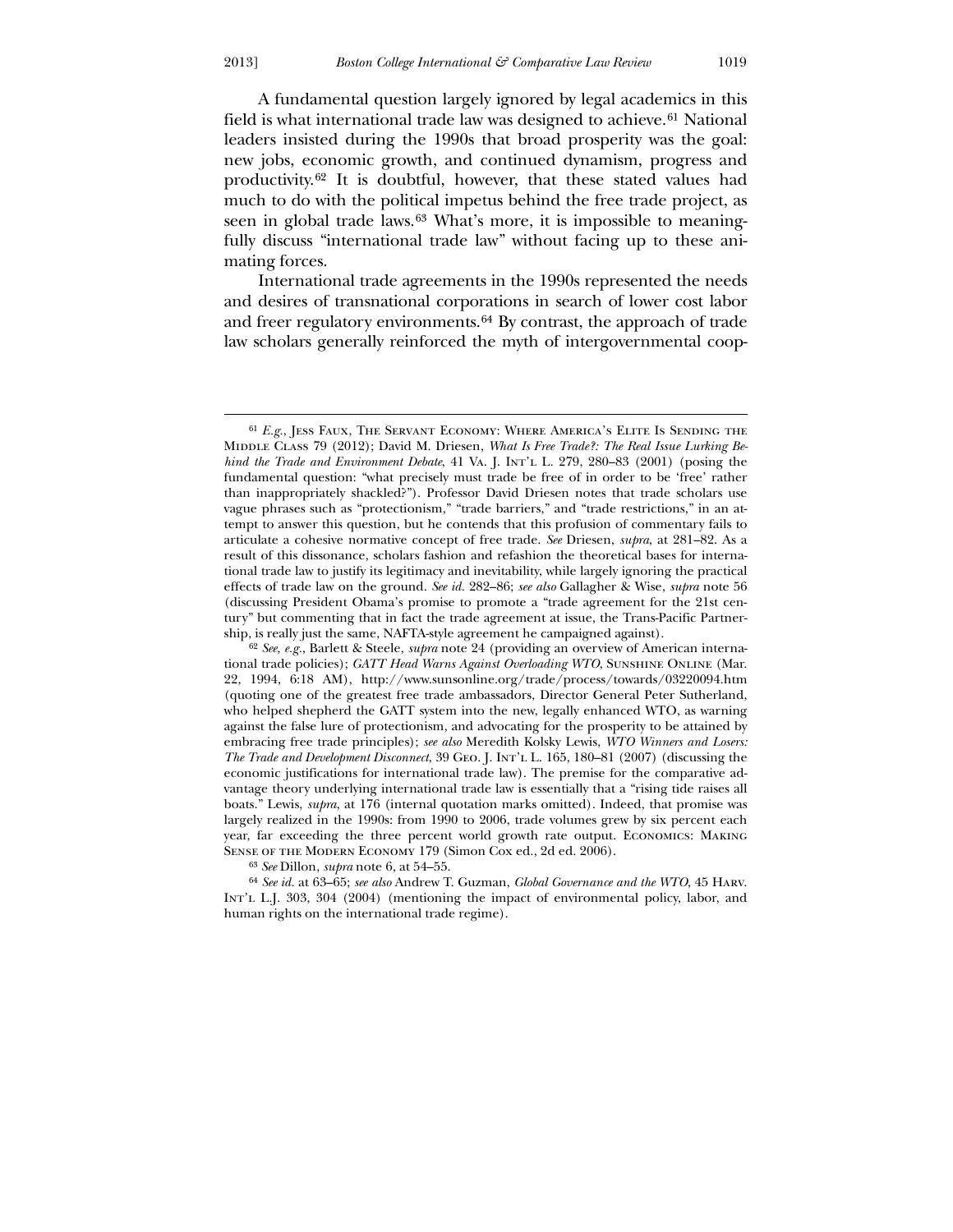eration in service of an ideal with broad-ranging benefits.[65](#page-16-0) Comparative advantage was presented in passing as a doctrine of unassailable pedigree; the global economy was presented as having been wrongly "ob-structed" in its quest for wealth creation.<sup>[66](#page-16-1)</sup> The WTO was described as a corrective, a virtuous form of international law that, like human rights law, would restrain the negative tendencies of national policy.<sup>[67](#page-16-2)</sup> Nationto-nation trade disputes, it was suggested, would play out to see which party could "prevail" within the discipline-imposing jurisprudence of one of the WTO bodies.[68](#page-16-3)

 These underlying premises for the design and operation of the WTO and FTAs were taken to be settled, true, and unquestionable in a scholarship that focused only on the technical workings of the system in the form of disputes.[69](#page-16-4) I would argue that the value of the disputes was more functional than essential, in that each played a part in defining the outer borders of the "trade law" empire, by dealing with issues that had long simmered at the margins of familiar trade concepts, rules, and obligations. A false emphasis on particular disputes explains why trade scholars have spent so much time writing about hypothetical trade conflicts, with advocacy for one discrete outcome or another, in the most narrowly defined policy terms. A better approach, and one that I explain more fully in the following Part, is to address the opportunistic actions of corporations, trade scholars, and nation-states, and to chal-lenge the theoretical underpinnings of the entire global trade system.<sup>[70](#page-16-5)</sup>

<sup>65</sup> *See* John O. McGinnis & Mark L. Movsesian, Commentary, *The World Trade Constitution*, 114 Harv. L. Rev. 511, 521–25 (2000) (describing the logic of free trade as benefitting all countries in the long run).

<sup>66</sup> *See id.* (explicating the comparative advantage theory).

<sup>67</sup> *See* Pascal Lamy, Dir. Gen., World Trade Org., Speech to the Lowy Institute in Sydney, Australia: Protectionism Cannot Be 'Smart' (Mar. 2, 2009), *transcript available at* http://www. wto.org/English/news\_e/sppl\_e/sppl117\_e.htm.

<span id="page-16-0"></span><sup>68</sup> *See, e.g.*, Guzman, *supra* note 64, at 307 (calling for enhanced global governance by intergovernmental cooperation and the inclusion of non-trade related topics in the WTO's dispute settlement procedures); *see also* Tomer Broude, *The Rule(s) of Trade and the Rhetos of Development: Reflections on the Functional and Aspirational Legitimacy of the WTO*, 45 Colum. J. Transnat'l L. 221, 226–29 (2006) (calling for member state cooperation to achieve the WTO's aspirational goal of broad economic development ideals). Like many academics, Tomer Broude frames his two-pronged analysis of the WTO in terms of its functional legitimacy, as derived by the participation of its member states, and its aspirational legitimacy, as derived by the progress toward enhancing overall wealth among its member states. *See* Broude, *supra*, at 226–29.

<span id="page-16-1"></span><sup>69</sup> *See supra* note 17.

<span id="page-16-5"></span><span id="page-16-4"></span><span id="page-16-3"></span><span id="page-16-2"></span><sup>70</sup> *See infra* notes 71–150 and accompanying text.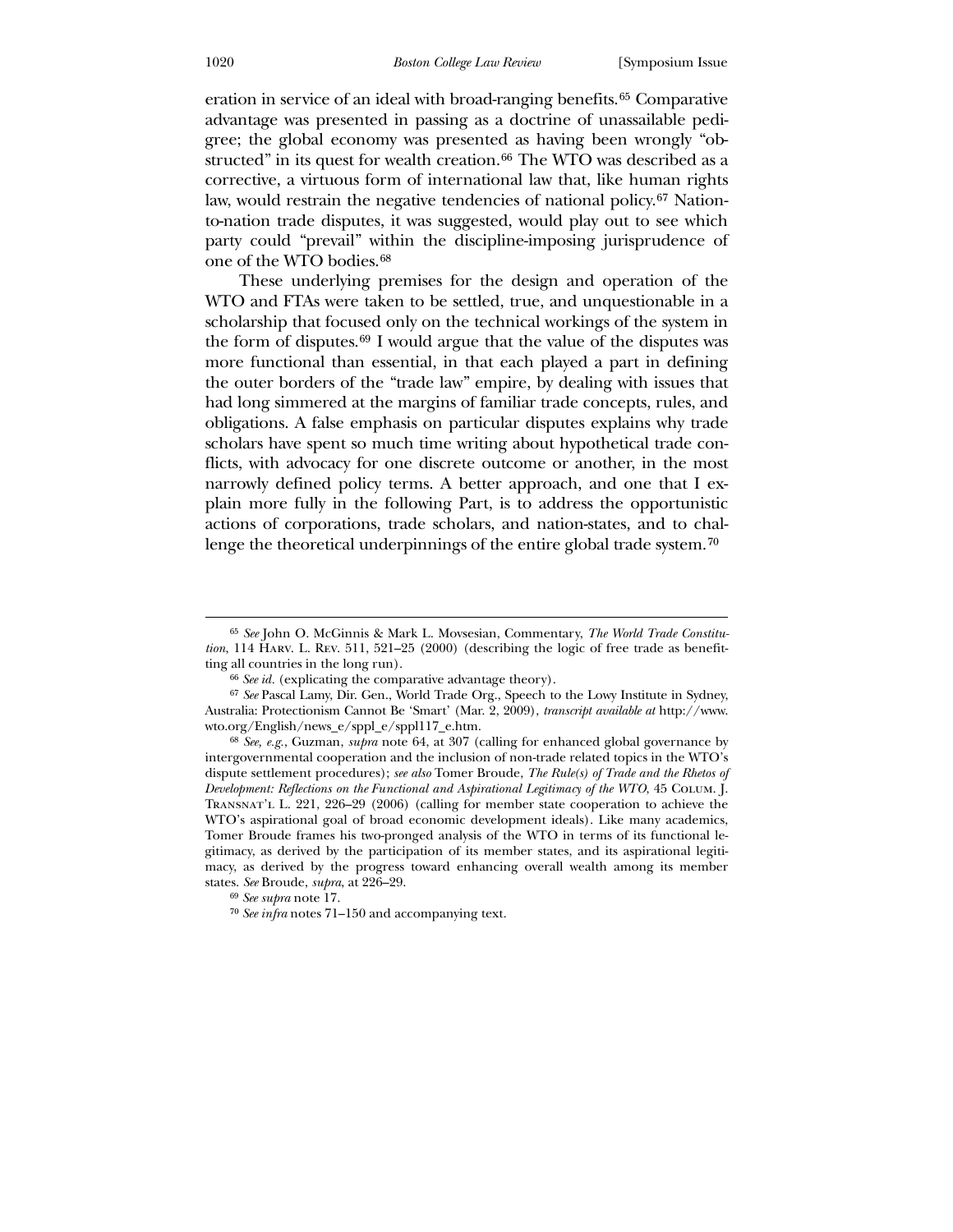# III. Revisiting the Work of a Trade Law Dissident: The Opportunistic Actors in the Realm of Global Trade Law

### A. *The First Set: Corporations*

 The real key to understanding the trade agreement dynamic is in considering the wishes of the most powerful transnational corporations.[71](#page-17-0) Rather than a regime for the peaceful settlement of "state interests versus state interests," the WTO (as well as some regional trade organizations) should be described in a completely different manner.[72](#page-17-1) Some commentators on the American economy have made the case that international and regional trade laws, in the form of international agreements, are part of a larger scenario in which the interests of the very wealthy dominate the development of national policies.[73](#page-17-2) Nowhere is this more apparent than in the United States, where successive governments have succumbed to the needs of transnational corporations in the realms of trade, taxation, and financial deregulation.[74](#page-17-3) These scholars provide extensive, if somewhat predictable, case studies, such as the example of Apple—a prominent and innovative American company that now makes virtually none of its products in the United States.[75](#page-17-4) American companies want to manufacture their goods in the

Slawotsky, *supra*, at 85.

 $\overline{a}$ 

72 *See* Slawotsky, *supra* note 71, at 85 (arguing that state actors are not the sole participants in international trade law).

73 *See, e.g.*, Barlett & Steele, *supra* note 24 (emphasizing corporate influence on international trade policies in America).

<span id="page-17-0"></span><sup>74</sup> See Calvin Woodward, *Fact Check: Clinton, Obama and NAFTA*, USA Today (Feb. 26, 2008, 10:42 PM), http://www.usatoday.com/news/politics/2008-02-26-3154589503\_x.htm (quoting President Barack Obama, who criticized U.S. international trade policy by stating that, "'The problem in a lot of our trade agreements is that the administration tends to negotiate on behalf of multinational companies instead of workers and communities'"). Corporate opportunism is also a political reality for presidential candidates; Governor Mitt Romney's tough campaign rhetoric against China places him at odds with transnational corporate opportunism. *See* Kurtzleben, *supra* note 39.

<span id="page-17-4"></span><span id="page-17-3"></span><span id="page-17-2"></span><span id="page-17-1"></span>75 *See* Donald L. Barlett & James B. Steele, The Betrayal of the American Dream, at xi–xii, xvi, 83–97 (2012); Steve Weinberg, *Journalistic Duo Who Author Bestsellers* 

<sup>71</sup> *See* Dillon, *supra* note 6, at 63–65; Joel Slawotsky, Essay, *The Global Corporation as International Law Actor*, 52 Va. J. Int'l L. Dig. 79, 84 (2012), http://www.vjil.org/assets/pdfs/ vjilonline2/Slawotsky\_Post\_Production.pdf (considering transnational corporations as quasi-state actors in international law). As Professor Joel Slawotsky has explained:

The narrow view distinguishing between "sovereigns" and "corporations" must yield to the new realities: multiple actors exist spanning the globe that possess both public and private actor characteristics in varying degrees. These hybrid actors operate across borders and utilize major bases of business operations over continents, and exert enormous influence.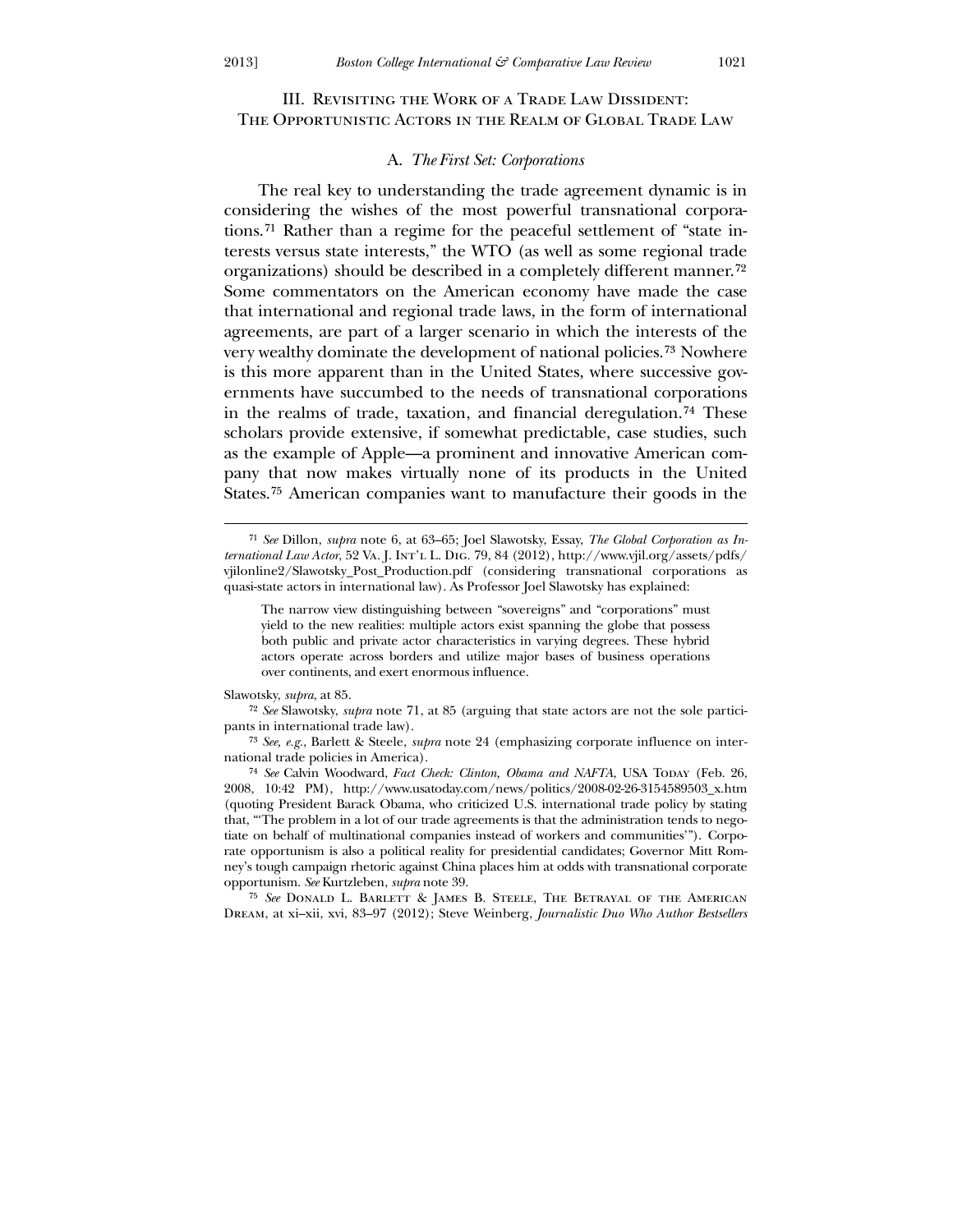cheapest and easiest locations, with the assurance that trade rules will allow them to ship these back to the United States, as well as to other markets.[76](#page-18-0) It has long been clear that the corporate structure creates pressure on companies to serve the bottom line in the short term, in a manner pleasing to shareholders.[77](#page-18-1) Often this attention to short-term profit is inconsistent with making goods in the United States, or in any more developed jurisdiction.[78](#page-18-2)

 Assuming this to be the case, reality is at odds with the view that our FTAs are based on a venerable doctrine of comparative advantage.[79](#page-18-3) In the mythology of the WTO, most nations came to accept the idea that their citizens would enjoy greater prosperity if they embraced the sometimes difficult doctrine of trade openness, with a view to long-term efficiency and export opportunities.[80](#page-18-4) It is normal for there to be public discussion at the advent of a new law concerning whether that law is a net good for most people.[81](#page-18-5)

78 *See* Barlett & Steele, *supra* note 75, at 85, 87–91 (using Apple's business model as an example of American companies using outsourcing to generate huge profits); Weinberg, *supra* note 75 (same).

79 *See* McGinnis & Movsesian, *supra* note 65, at 521–25 (explicating the comparative advantage theory). According to comparative advantage theory, nations specialize in the goods and services they can efficiently produce and then trade for other goods and services. *Id.* at 521. In so doing, nations encourage productivity and innovation by using resources optimally. *Id.*

<span id="page-18-0"></span>80 *See id.* at 522–23; Park, *supra* note 7, at 817–19 (setting forth an efficiency rationale justifying international trade law). The efficiency of international trade is measured by the Kaldor-Hicks criteria. Park, *supra* note 7, at 817. According to Kaldor-Hicks, as long as the gains from liberalized trade outweigh any aggregate losses, society as a whole benefits. *Id.* at 818.

<span id="page-18-5"></span><span id="page-18-4"></span><span id="page-18-3"></span><span id="page-18-2"></span><span id="page-18-1"></span>81 *See* Patrick R. Goold, *The Evolution of Normative Legal Scholarship: The Case of Copyright Discourse*, 5 EUR. J. LEGAL STUD. 23, 24 (2013) (discussing the key role of scholars in nor-

*Do It Again*, USA Today (Aug. 27, 2012, 11:55 AM), http://www.usatoday.com/money/ books/reviews/story/2012–08–26/Betrayal-of-American-Dream-james-steele-donald-barlett/ 57290904/1 (highlighting the Donald Barlett and James Steele book, *The Betrayal of the American Dream*, which examines outsourcing by Apple). As Apple reaped huge profits, it moved much of its operations to China, leaving American workers behind. Weinberg, *supra*. "If the United States is unable to retain the benefits of a successful company like Apple and its potential to provide huge numbers of good jobs in this country for years to come, what does that say about our ability to encourage future innovators and provide employment here at home?" BARLETT & STEELE, *supra*, at xi.

<sup>76</sup> *See* Weinberg, *supra* note 75 (noting the experience of Apple's profitability due to its outsourcing of operations to China). Not only do transnational corporations influence international trade law, but they also participate in the regulatory structure of the system. Karsten Nowrot, *Transnational Corporations as Steering Subjects in International Economic Law: Two Competing Visions of the Future?*, 18 IND. J. GLOBAL LEGAL STUD. 803, 804–05 (2011).

<sup>77</sup> *See* Barlett & Steele, *supra* note 24 (describing the interplay of serving wealthy investors and the growth of the trade deficit).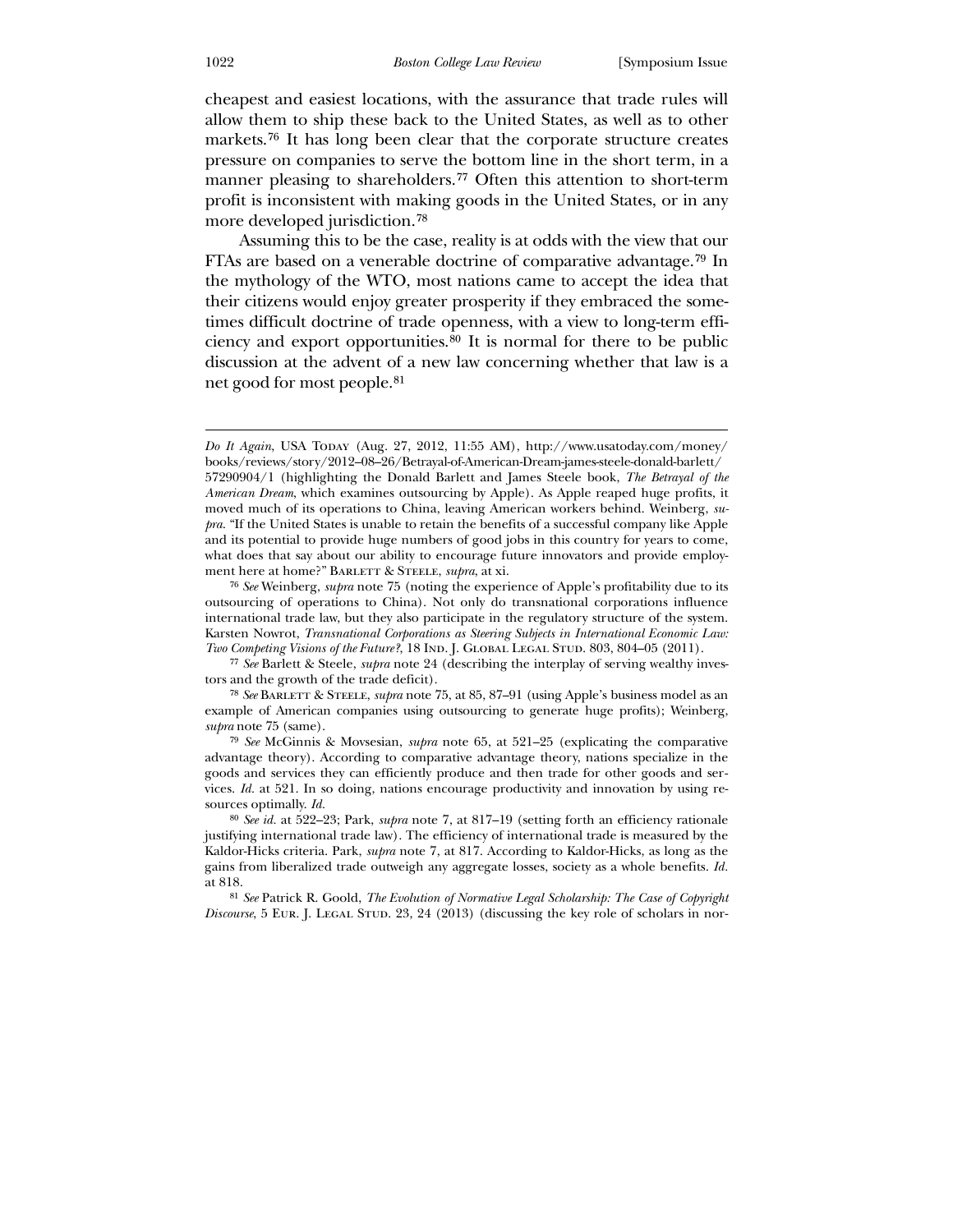At the level of political discourse, the international trade agreements of the 1990s were meant to improve the economic opportunities of the vast majority of people, including those in the United States.[82](#page-19-0) It appears, however, that in all categories American workers have lost ground since the promulgation of these agreements.[83](#page-19-1) To put it crudely, the history of the labor movement shows that as labor gains power and influence, corporate management loses some of its wealth.[84](#page-19-2) Part of the motivation for entering into the WTO and other FTAs was surely to require labor to give back some of the gains of the last century. This, however, is not articulated by politicians of any party. Rather, the presentation of new trade agreements attempts to convince the public that new jobs—and new, hitherto unimagined opportunities—will derive directly from the agreements.[85](#page-19-3) The *national* interest is invoked, as it is in the trade disputes.[86](#page-19-4) It is plainly implausible, however, that the erosion in American middle-class prosperity has been a mere coincidence, appearing unexpectedly with the advent of a free trade-dominated world. What should be the reaction of trade scholars to the facts of trade deficits, job losses, declining wage levels, and other social disbenefits?

 Although the new and enforceable trade agreements derived mainly from the wishes and needs of transnational corporations, they were presented as opportunities for greater prosperity, which in many

83 *See* Barlett & Steele, *supra* note 24 (citing the thirty-five year trade deficit promulgated by international trade agreements that "decimated" the American workforce). According to Professors Barlett and Steele, the trade deficits since 1976 add up to \$10 trillion. *Id.*

84 *See* Bhala, *supra* note 23, at 17–20; G. William Domhoff, *Wealth, Income, and Power*, Who Rules Am.?, http://whorulesamerica.net/power/wealth.html (last visited Apr. 10, 2013) (empirically showing the discrepancy in the growth rates of CEOs' pay and production workers' pay between 1990 and 2005).

<span id="page-19-0"></span>85 *See* Goldfarb & Montgomery, *supra* note 9 (extolling the virtues of the trade agreement between the United States and South Korea, Columbia, and Panama). According to an assessment by the U.S. International Trade Commission, the South Korea deal has the potential to create 280,000 American jobs and to increase exports by \$12 billion. *Id.*

<span id="page-19-4"></span><span id="page-19-3"></span><span id="page-19-2"></span><span id="page-19-1"></span>86 *See id.* ("These free-trade agreements will give our economy a much-needed shot in the arm and create tens of thousands of American jobs. . . . The passage of these agreements today is a significant victory for American workers and businesses, and will help create jobs here at home." (quoting Montana senator Max Baucus's praise of the agreements with South Korea, Columbia, and Panama)).

<u>.</u>

matively evaluating laws); Park, *supra* note 7, at 819–20 (outlining the macroeconomic implications of income inequality).

<sup>82</sup> *See* The President's News Conference in Jakarta, 2 Pub. Papers 2085, 2085–94 (Nov. 15, 1994) (discussing the benefits of free trade for American workers and expressing excitement about the GATT and the Asia-Pacific Economic Cooperation); *see also* Gordon, *supra* note 44, at 1134–35 (discussing the overall economic gains expected from international trade).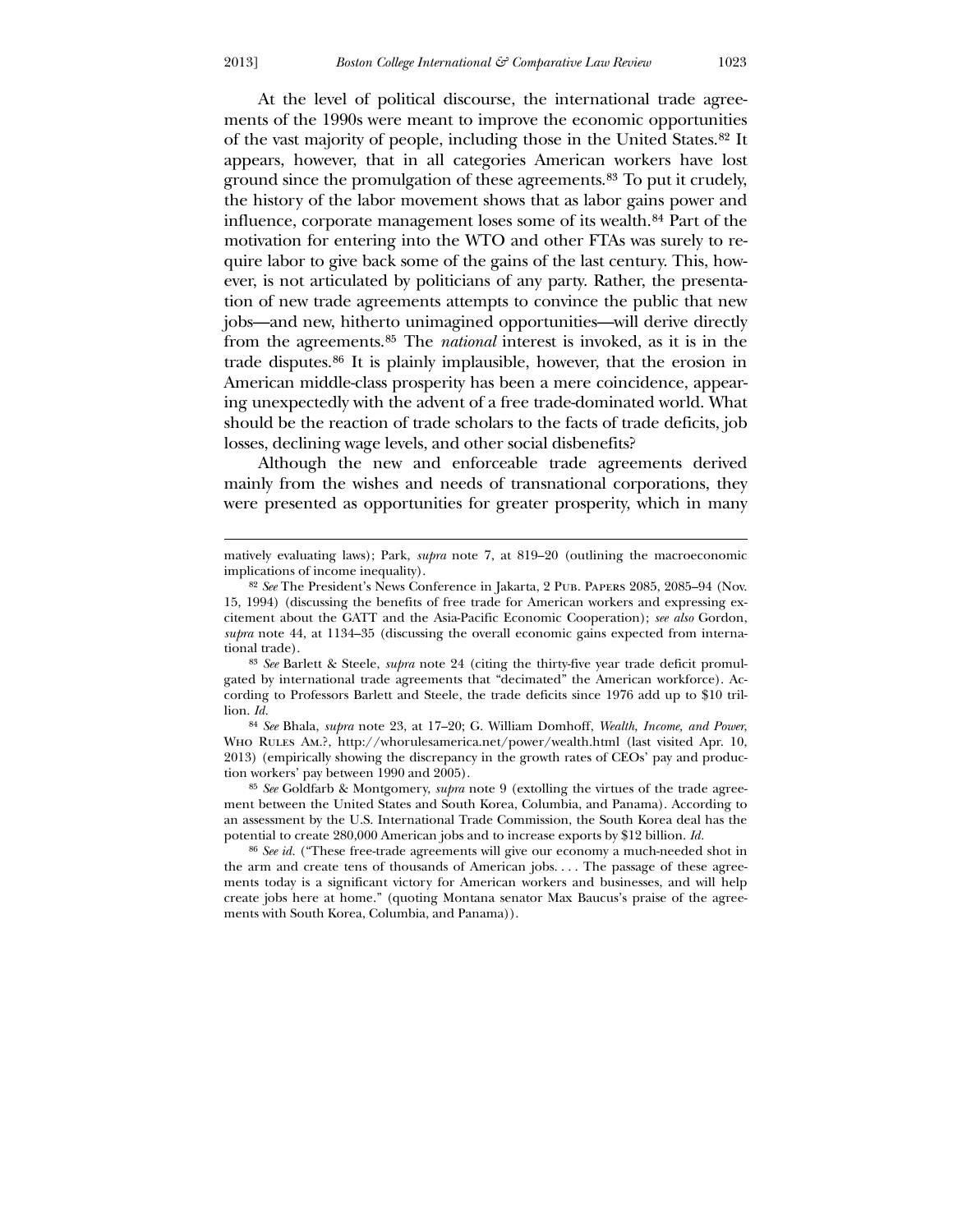cases they were not.[87](#page-20-0) If not outright conspiracy, at the very least, this involved political messaging on behalf of a highly organized constituency—those forces whose aim it was to maximize corporate profits without regard to the nationality of the workforce.[88](#page-20-1) This confusion allowed for a capturing of international and domestic labor policy by the interests of "capital," thus rebalancing a hard-fought road to power on the part of labor in developed countries, particularly the United States.[89](#page-20-2)

## B. *The Next Set: Trade Law Scholars*

Part of my "opportunism critique" involves the failure of trade law scholars to go beyond the technique of parsing trade agreements and disputes. A related question is whether and how commentators and ana-lysts might deal with the "winners and losers" problem.<sup>[90](#page-20-3)</sup> At the inception of the WTO, experts said that enhanced and enforceable trade rules would of course create economic winners and losers, and that it would be the task of national governments to respond to the situation of the losers.[91](#page-20-4) An interesting dilemma, however, is posed when, hypothetically, a trade scholar's country of origin enjoys a relatively high standard of living, and that standard of living is under threat from job losses attributable to the operation of trade agreements—which also have a side effect of exacerbating the maldistribution of wealth. By contrast, it would be odd for a human rights lawyer not to show some empirically based, normative predilections. Yet it is clear that trade law is discussed

<sup>87</sup> *See id.*

<sup>88</sup> *See* Robert Reich, *The Problem Isn't Outsourcing. It's That the Prosperity of Big Business Has Become Disconnected from the Well-Being of Most Americans*, ROBERTREICH.ORG (July 18, 2012), http://robertreich.org/post/27527895909 (arguing that globalization networks mean there are no "American" companies). In the words of one Apple executive, "we don't have an obligation to solve America's problems. Our only obligation is making the best product possible." *Id.*

<sup>89</sup> *See id.* (using Apple to illustrate corporate transnational profit mongering). Whereas Apple employs 43,000 people in the United States, it employs 700,000 workers abroad in places like China where wages are low. *See id.*

<sup>90</sup> *See* Park, *supra* note 7, at 803–39 (analyzing trade globalization winners and losers and proposing approaches to assist trade losers).

<span id="page-20-4"></span><span id="page-20-3"></span><span id="page-20-2"></span><span id="page-20-1"></span><span id="page-20-0"></span><sup>91</sup> *See* Guido Bertucci & Adriana Alberti, *Globalization and the Role of the State: Challenges and Perspectives*, *in* Reinventing Government for the Twenty-First Century 17, 18–20 (Dennis A. Rondinelli & G. Shabbir Cheema eds., 2003) (discussing the role of the state in assisting those negatively affected by globalization); Stephan, *supra* note 38, at 1574–75 (describing the role of national interests in the realm of international trade law as defunct). According to Professor Paul Stephan, with the emergence of nongovernmental players in international trade, the notion that national governments will respond to economic dislocations caused by trade liberalization is outdated. *See* Stephan, *supra* note 38, at 1574–75.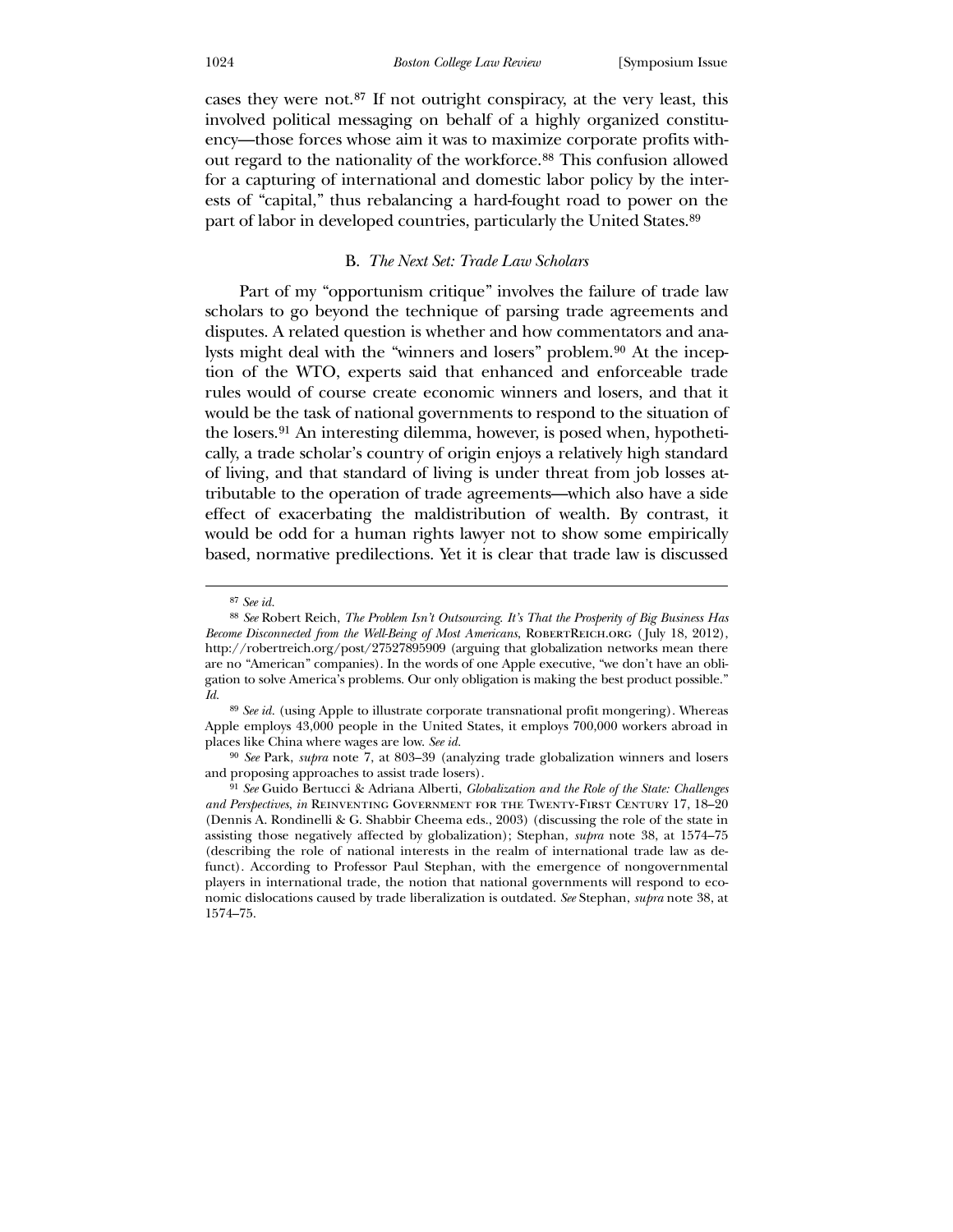as if it were an immutable system (hence constitutional), moving forward on its own momentum, meant to be watched and described, but not from the point of view of a critical intellectual located within a particular jurisdiction.[92](#page-21-0)

 At a minimum, it seems irrational to engage in academic commentary on WTO law and its disputes as if the U.S. trade deficit and job losses, both in manufacturing and in higher-end research and development and services, were a complete irrelevancy.[93](#page-21-1) At the geopolitical level, states are made and remade because of changes brought about by free trade rules; within states, socioeconomic reality is rewritten.<sup>[94](#page-21-2)</sup> I would argue that this dilemma should more properly be seen as "the main story" for trade law scholars than should the jurisprudence of the WTO's Appellate Body.

 Some might object to this framework and argue that global trade regulation is based upon international agreements entered into by sovereign governments, a set of commitments made in the realm of politics.[95](#page-21-3) The decision to enter into such agreements—most recently and dramatically by the massive holdout economy, Russia—is quintessentially a political act.[96](#page-21-4) To the extent that trade law scholars have a "task" (so the argument goes), that task is not to debate the efficacy or propriety of these agreements in the normative sense (which should be left to politicians). Rather, it is to parse, to analyze at the level of what *has* happened and what *might* happen as disputes wind their way through

-

<sup>92</sup> *Compare* Robert Howse, *The Appellate Body Rulings in the* Shrimp/Turtle *Case: A New*  Legal Baseline for the Trade and Environment Debate, 27 COLUM. J. ENVTL. L. 491 (2002) (analyzing the WTO Appellate Body's decision in a particular case, but notably lacking a normative analysis), *with* Chantal Thomas, *Convergences and Divergences in International Legal Norms on Migrant Labor*, 32 COMP. LAB. L. & POL'Y J. 405 (2011) (synthesizing the scholarship of international migration law into a set of norms and principles).

<sup>93</sup> *See* Barlett & Steele, *supra* note 24 (discussing the detrimental effect of the trade deficit on the American workforce). *See generally* Park, *supra* note 7 (acknowledging the negative economic impact of international trade law on localities and proposing a reformed notion of "trade adjustment assistance" to ameliorate the position of trade law losers).

<sup>94</sup> *See* Dinwoodie & Dreyfuss, *supra* note 42, at 1233 (using intellectual property as an example of economic development at the national level changing societal needs and cultural attitudes).

<span id="page-21-0"></span><sup>95</sup> *E.g.*, Marrakesh Agreement Establishing the World Trade Organization, Apr. 15, 1994, 1867 U.N.T.S. 154 (establishing the WTO as a supranational body to regulate trade among member states).

<span id="page-21-4"></span><span id="page-21-3"></span><span id="page-21-2"></span><span id="page-21-1"></span><sup>&</sup>lt;sup>96</sup> See Russia's Accession to the World Trade Organization (WTO), INT'L TRADE ADMIN. (Dec. 19, 2011, 9:42 AM), http://www.trade.gov/mas/ian/tradeagreements/multilateral/wto/ tg\_ian\_003531.asp (reporting on Russia's eighteen-year effort to join the WTO). As the decision to accede to the WTO must be made by applicant states having full autonomy, it is inherently a political act. See How to Become a Member of the WTO, WORLD TRADE ORG., http://wto.org/English/thewto\_e/acc\_e/acces\_e.htm (last visited Apr. 10, 2013).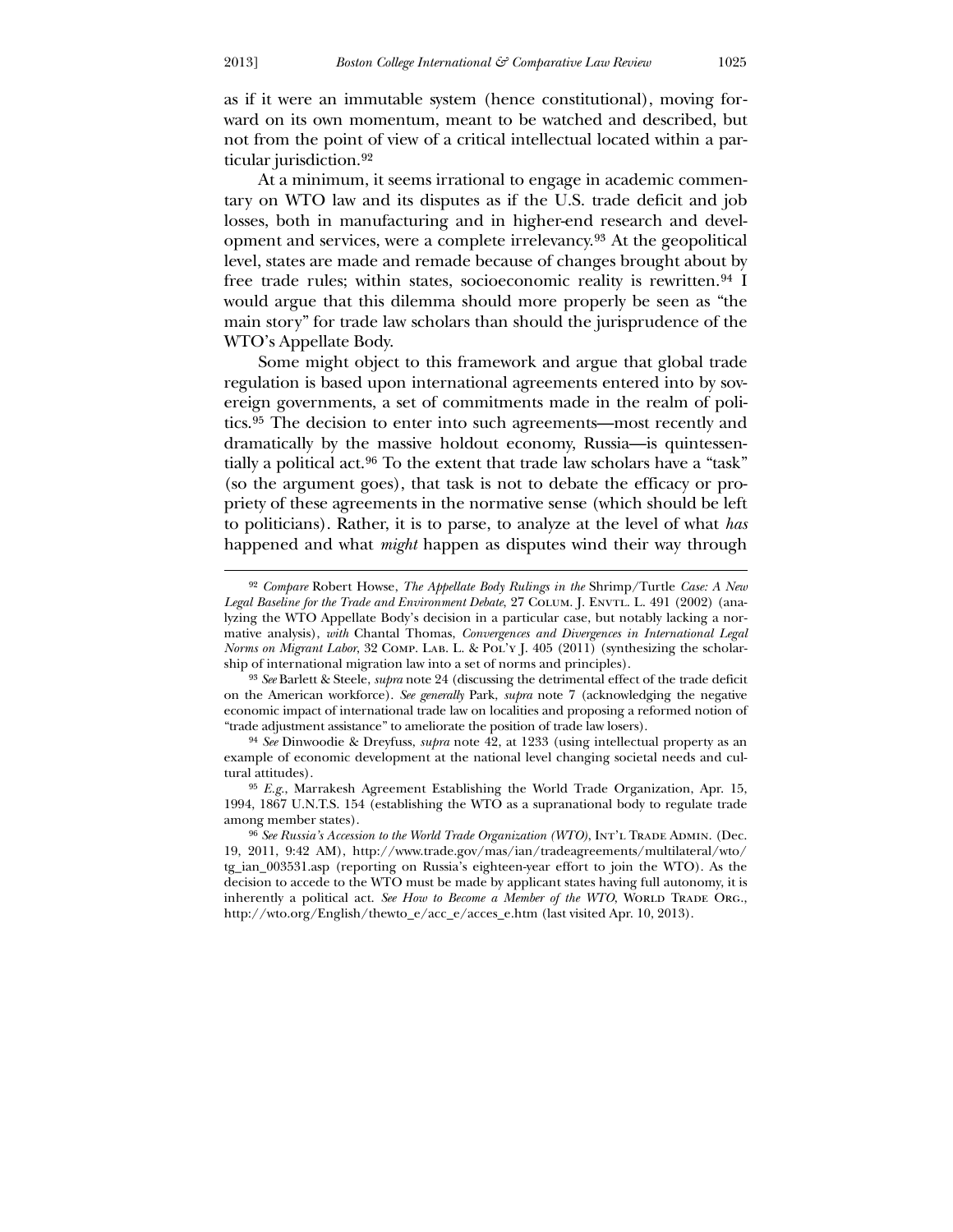the newly created system of WTO adjudication.[97](#page-22-0) Dedication to the "what-if" hypothetical is the hallmark of the legal scholar, after all.<sup>[98](#page-22-1)</sup> This self-imposed limitation on imagination (let's call it an adjudicatory imagination) marks the difference between a legal scholar and a pundit, for instance. It also divides legal scholars from genuinely academic scholars, who do not tend to accept such external limitations on their intellectual role.[99](#page-22-2)

 Such issues as the national trade deficit and the propriety of outsourcing are generally treated as nonessential concerns outside the hardcore focus of trade scholars, who instead make careers out of the reasoning of the WTO's Appellate Body.[100](#page-22-3) Where "theory" does intrude into academic writing on trade law, it tends to be rather strictly abstracted from empirical reality: game theory or "choice" theory, for instance.[101](#page-22-4) As the adverse economic effects of international trade law manifest themselves with increasing obviousness within the United

<span id="page-22-1"></span>100 *But see* Mark Anner, *The Impact of International Outsourcing on Unionization and Wages: Evidence from the Apparel Export Sector in Central America*, 64 INDUS. & LAB. REL. REV. 305, 306–10 (2011) (discussing the decline of unions); Brad A. Brooks-Rubin, *Monumental Flaws and Dysfunctions: Some Suggestions for Mending the Broken Trade Adjustment Assistance Certification Process*, 11 ILSA J. Int'l & Comp. L. 371, 371–72 (2005) (linking trade laws to outsourcing).

<sup>97</sup> *See* Thomas, *supra* note 92, at 408–33 (synthesizing international trade law norms and analyzing their treatment by the WTO). Professor Chantal Thomas's survey of international trade law and migration law reveals divergent rule systems, and she calls for greater coherence in rulemaking pursuant to trade agreements. *See id.* at 406–08.

<sup>98</sup> International trade law scholarship is in one sense too real-world in its focus and in another too abstract. As it fails to question the overall structure, and actual effects, it also poses and wrestles with questions that involve hypotheticals grounded, apparently, in the real world. Where it is theoretical, this does not generally involve a rigorous critique. *See, e.g.*, Gordon, *supra* note 44, at 1142–45 (revealing asymmetry between the movement of workers and the movement of goods and its effects, but not offering a rigorous critique to bridge the gap).

<span id="page-22-0"></span><sup>99</sup> *See generally* Jack M. Balkin & Sanford Levinson, *Law and the Humanities: An Uneasy Relationship*, 18 Yale J.L. & Human. 115 (2006) (discussing legal scholarship generally); Pierre Schlag, *Spam Jurisprudence, Air Law, and the Rank Anxiety of Nothing Happening (A Report on the State of the Art)*, 97 Geo. L.J. 803 (2009) (discussing the state of legal discourse and the failure to challenge dominant paradigms). The "adjudicatory limitation" on legal scholars exists because they feel compelled to remain tied to the actual profession and practice of law. In contrast, genuinely academic scholars are not linked in any clear or obvious way to a particular profession, and thus do not have their imaginations limited by the fact that there will be adjudication on the topic, and they do not feel compelled to make themselves relevant to such cases, or in line with what courts will say or do or value.

<span id="page-22-4"></span><span id="page-22-3"></span><span id="page-22-2"></span><sup>101</sup> *See, e.g.*, Gordon, *supra* note 44, at 1111–16 (seeking trade, immigration, and wealth maximization through analysis of economic and labor migration theories). *See generally*  Kevin Banks, *Trade, Labor and International Governance: An Inquiry into the Potential Effectiveness of the New International Labor Law*, 32 Berkeley J. Emp. & Lab. L. 45 (2011) (discussing game theory); Danielsen, *supra* note 7 (discussing game and choice theory).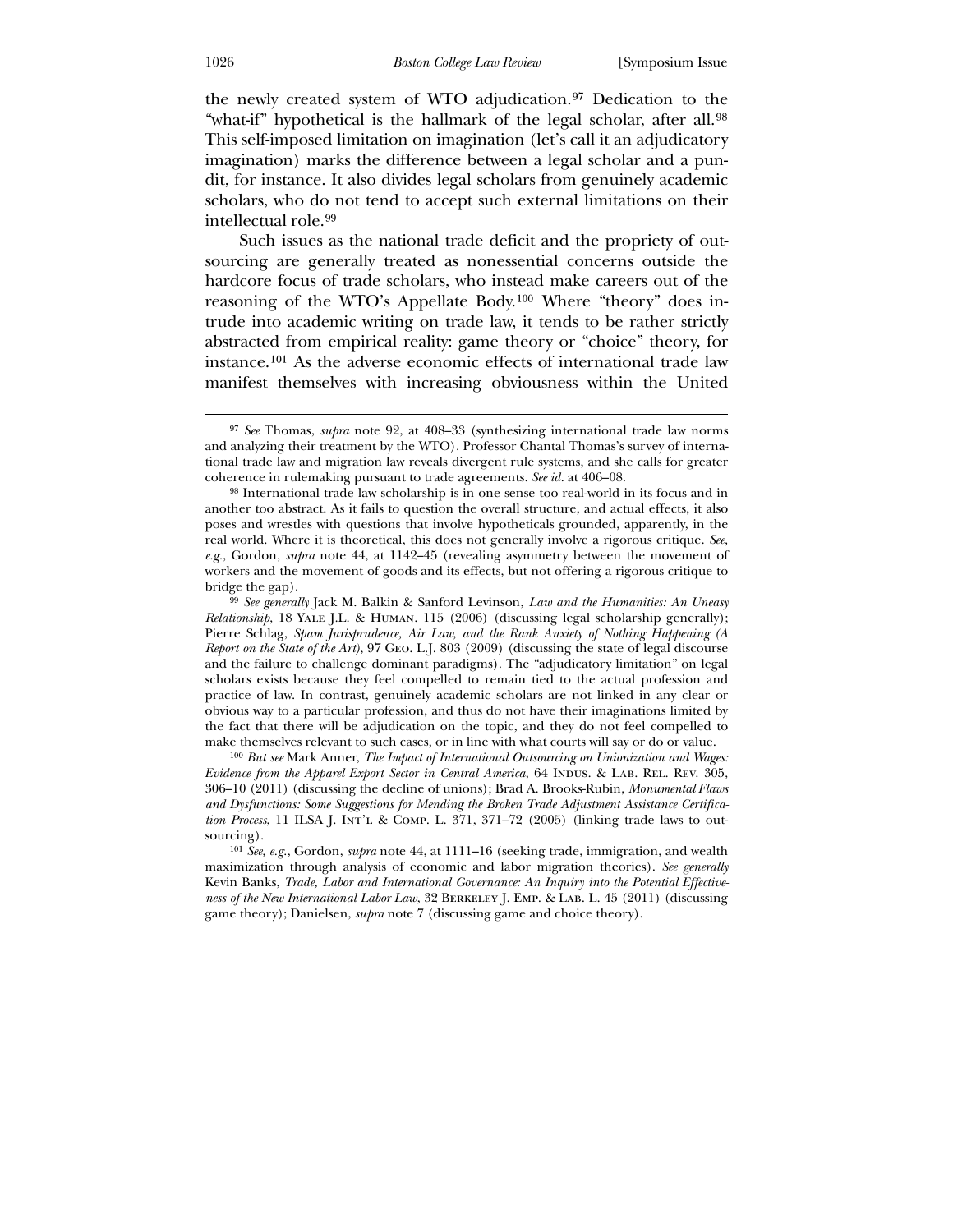$\overline{a}$ 

States, I would reiterate with even greater force what I said some years ago: that analysis of international trade disputes is not on its own an intellectually worthy activity, and serves only to validate by implication the free trade system that has been presented as a fait accompli to an uncomprehending public.[102](#page-23-0) Even less worthy is a focus on hypothetical matchups between trade and the environment or trade and labor policies, all within the safe confines of the WTO adjudication structure.[103](#page-23-1)

 To some extent, my analysis in that earlier essay reflected my larger sense of frustration that legal academics often excel at the descriptive and utterly fail when it comes to the analytical—they quickly become adept at the technique of a new branch of law, but are amazingly dull when it comes to using their grasp of legal detail to evaluate whether the underlying law is a positive or negative development, seen in the light of human need.[104](#page-23-2) This is also reflective of the identity confusion in law schools between professional school and graduate school, and of the fact that many legal academics have never been true academics, in the sense of intellectuals working on behalf of the public good.[105](#page-23-3) In common with other lawyers, legal academics are trained to think in terms of winning or losing, and simply apply that orientation to state-tostate disputes.[106](#page-23-4) As in other contexts, legal academics tend to ignore the dimension of real law reform.

 Having written on global trade regulation for a number of years, I have seen this field as particularly burdened with layers of obfuscation; nothing that has happened in the last few years has changed my mind on this point. This is all the more remarkable in light of the burgeoning trade deficit in the United States and the now chronic loss of jobs

<sup>102</sup> *See* Sara Dillon, *A Farewell to "Linkage": International Trade Law and Global Sustainability Indicators*, 55 RUTGERS L. REV. 87, 87 (2002).

<sup>103</sup> *E.g.*, Mark S. Blodgett & Richard J. Hunter, Jr., *The Environment and Trade Agreements: Should the WTO Become More Actively Involved?*, 33 HASTINGS INT'L & COMP. L. REV. 1, 16–19 (2010) (hypothesizing on an enhanced WTO role in environmental challenges).

<sup>104</sup> *See* Dillon, *supra* note 6, at 70–71. *But see* Broude, *supra* note 8, at 554–55 (inferring that fundamental human rights law of equal protection and nondiscrimination flows from treating migration policy as an economic activity). According to Professor Tomer Broude, the applicability of human rights law is a positive development in light of real-world immigrant realities. Broude, *supra* note 8, at 555.

<sup>105</sup> *See generally* Schlag, *supra* note 99 (discussing the state of legal scholarship and legal scholars' relation to the practice of law).

<span id="page-23-4"></span><span id="page-23-3"></span><span id="page-23-2"></span><span id="page-23-1"></span><span id="page-23-0"></span><sup>106</sup> *See* Park, *supra* note 7, at 798–99, 803–08 (identifying globalization winners and losers and applying the model to participating state actors).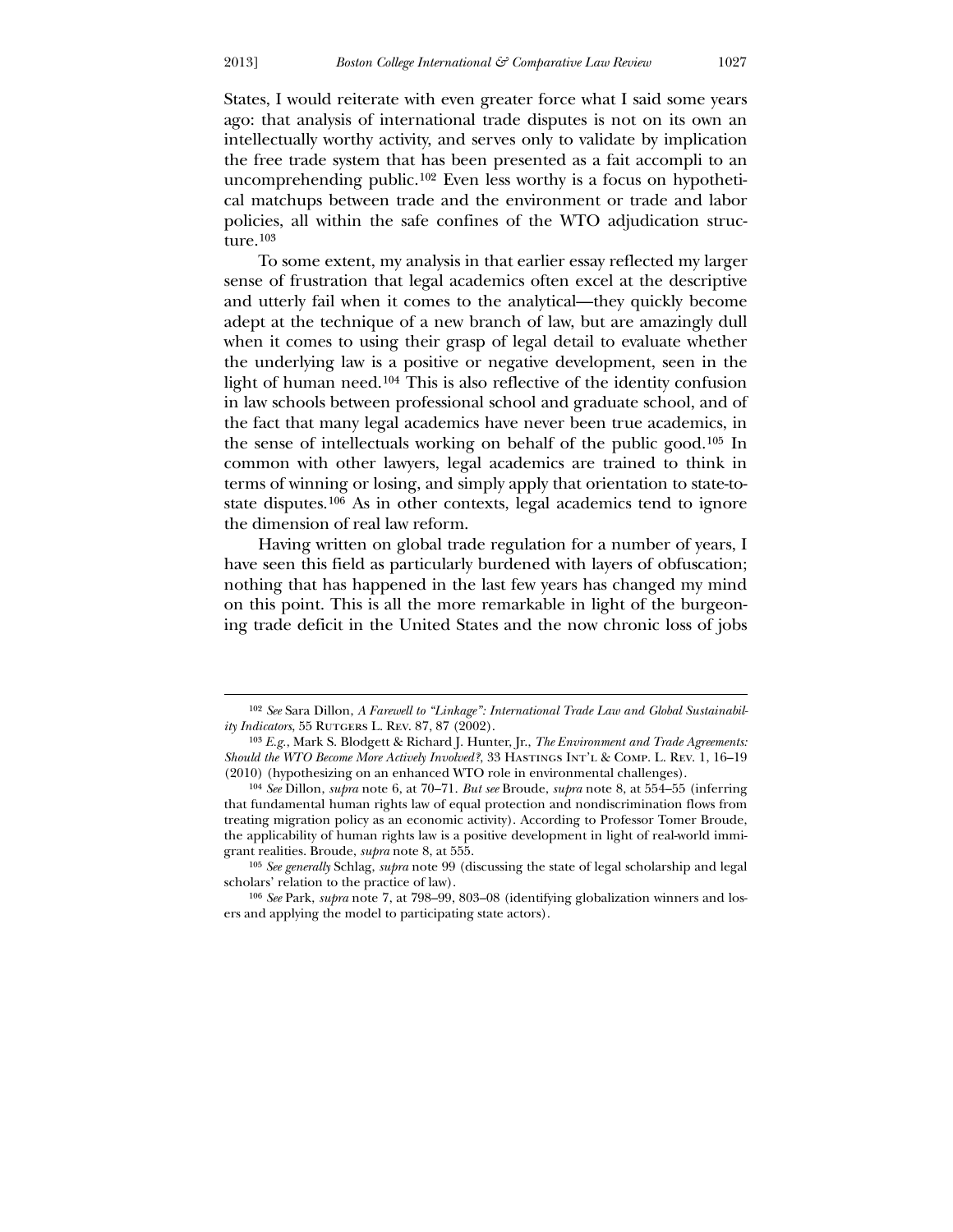attributable to the "free movement" of transnational corporations.[107](#page-24-0) Certainly from the point of view of labor rights and labor conditions in the developed world, the toll taken by international trade law is hard to ignore; yet, ignored it continues to be in the discourse of most trade law commentators.[108](#page-24-1)

 It could be objected that there is no clear cause and effect between global trade laws and the massive job losses within the American economy, an argument made by at least one liberal or progressive economist.[109](#page-24-2) This strikes me as implausible, since the link is fairly unmistakable.[110](#page-24-3) Yet, there are still some who argue that, with the right training and positioning, American workers can get a hold of the higher-end jobs of the global economy.[111](#page-24-4) It may also be argued that ideas of a "national economy" are passé, and that we should no longer be thinking in terms of the national, but rather in terms of the global.[112](#page-24-5) Yet, it also seems clear that for a particular worker in a particular industry, there are few ways in which he or she can gain satisfaction—happiness if you

<span id="page-24-0"></span>109 *See, e.g.*, Paul Krugman, *Off and Out with Mitt Romney*, N.Y. Times ( July 4, 2012), http://krugman.blogs.nytimes.com/2012/07/04/off-and-out-with-mitt-romney/ (declaring that there is no meaningful connection between American business (job losses) and macroeconomic policy (trade laws)).

110 *See* Barlett & Steele, *supra* note 24; Lahart, *supra* note 59.

<span id="page-24-1"></span>111 *See* Reich, *supra* note 88 (arguing for a national strategy to enhance America's ability to compete for high-end jobs in the global economy by improving infrastructure, education, and job training).

<span id="page-24-5"></span><span id="page-24-4"></span><span id="page-24-3"></span><span id="page-24-2"></span>112 *See* Gartner, *supra* note 20, at 597–98 (arguing that the traditional nation-state approach is inadequate to address global trade). Rejecting exclusively inter-governmental arrangements, Professor David Gartner contends that international institutions like the WTO must engage participation from non-state actors to successfully address complex global issues in the twenty-first century. *See id.*

<sup>&</sup>lt;sup>107</sup> Fritz Hollings, *Outsourcing: How America Is Losing the Trade War*, HUFFINGTON POST (Aug. 28, 2008, 3:13 PM), http://www.huffingtonpost.com/sen-ernest-frederick-hollings/ outsourcing-how-america-i\_b\_122170.html (decrying outsourcing as a consequence of trade liberalization laws and transnational corporations).

<sup>108</sup> *See, e.g.*, Barlett & Steele, *supra* note 24 (arguing that the trade deficit has "decimated the American workforce, blocked the creation of millions of jobs, created millions more jobs for people in other countries, triggered pay cuts for millions of workers who still have jobs in the United States, and generally lowered the standard of living for many"); Lewis, *supra* note 62, at 172 (inferring comparative advantage benefits could be more fully realized if poorer countries could move trade more efficiently). *But see* Drusilla K. Brown, *Labor Standards: Where Do They Belong on the International Trade Agenda?*, J. Econ. Persp., Summer 2001, at 89, 89–90 (noting that there is a growing movement to include labor standards in the WTO). Part of economic development is the development of labor rights, employment security, and a share in the nation's overall wealth. *See* Lewis, *supra* note 62, at 172.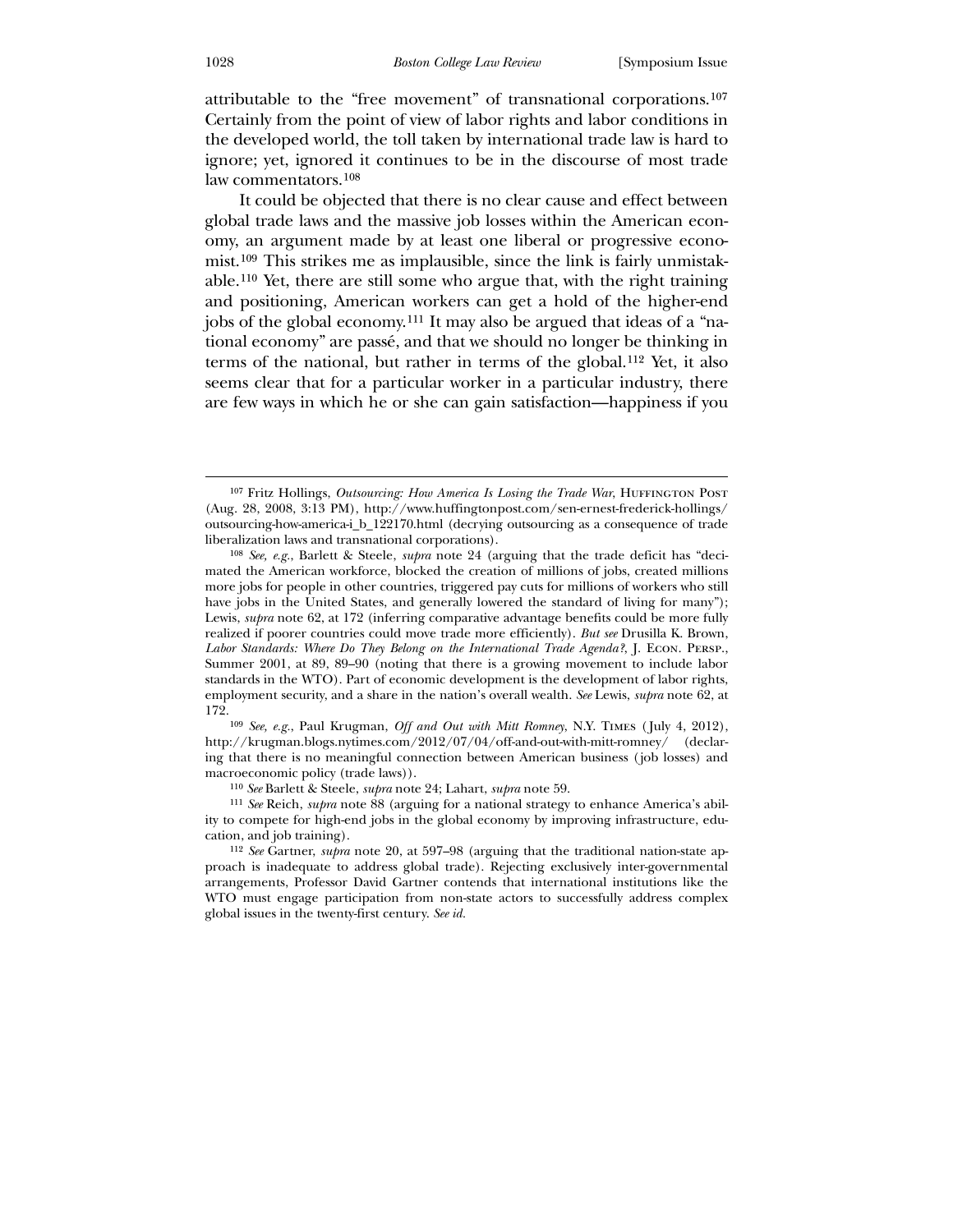<u>.</u>

will—from the thought that his or her job has gravitated to some other part of the world.[113](#page-25-0)

 The WTO and its rules have been presented as part of a broader international "rule of law" —but in fact there has been no corresponding drive toward global governance that would encompass noneconomic values as well.[114](#page-25-1) National workers are essentially bottled up within their nation-states, where all the mobility and dynamic opportunity has gone to the transnational corporate sector.[115](#page-25-2) Unlike an international law sphere like human rights, for instance, from which all might benefit, the laws enshrining free trade are premised on competition and inevitable losses.[116](#page-25-3) The issue of where these losses will fall and how they should fall cannot simply be dismissed as a matter for "the nation state."[117](#page-25-4) International trade scholars have failed to use their expertise in the service of responding to the plight of the "losers" in the global trading system. Calling for competitive "losses" to be left up to weakened nation-states is an intellectually indefensible position.

#### C. *The Final Set: Nation-States Shadow Boxing at the WTO*

I have already described my idea that the WTO is ingeniously presented as a nation-to-nation system, quintessentially "inter-national," one in which nations and their leaders pursue the national interest in

<sup>113</sup> *See* Lahart, *supra* note 59 (citing a study by MIT economists indicating that Chinese imports have damaged the U.S. economy more deeply than expected). According to the MIT study, the regions of the United States most exposed to Chinese imports experienced greater losses in manufacturing jobs. David H. Autor et al., *The China Syndrome: Local Labor Market Effects of Import Competition in the United States*, Am. Econ. Rev. (forthcoming) (manuscript at \*2), *available at* http://economics.mit.edu/files/6613. More importantly, these regions saw an overall employment decline coupled with an increase in workers receiving unemployment insurance, food stamps, and disability payments. *Id.* at \*4–\*5; Lahart, *supra* note 59.

<sup>114</sup> *See* Broude, *supra* note 68, at 247–52 (presenting the WTO's global purpose); Pauwelyn, *supra* note 36, at 577–78 (describing the WTO as being embedded in and part of public international law, but not discussing a movement toward global governance).

<span id="page-25-0"></span><sup>115</sup> *See* Krugman, *supra* note 109 (emphasizing the asymmetrical reality of global trade liberalization and the power of corporations with respect to outsourcing decisions); Meghnad Desai, Talk at Global Dimensions Seminar: Global Trade in Historical Context ( Jan. 11, 2001), *transcript available at* http://www.lse.ac.uk/collections/globalDimensions/ seminars/trade/desai1.htm (discussing the evolution of labor and capital mobility). Economist Paul Krugman characterizes domestic outsourcing as a "redistribution from middleclass Americans to a small minority [elite]." Krugman, *supra* note 109.

<sup>116</sup> *See* Broude, *supra* note 8, at 555–57; Gordon, *supra* note 44, at 1130–36 (explaining the fundamental asymmetry between trade and human rights). *See generally* Park, *supra*  note 7 (discussing the fundamental principle that comparative advantage, the theory on which free trade is based, produces winners and losers).

<span id="page-25-4"></span><span id="page-25-3"></span><span id="page-25-2"></span><span id="page-25-1"></span><sup>117</sup> *See* Gartner, *supra* note 20, at 597–98 (urging global cooperation between nationstates and non-state actors).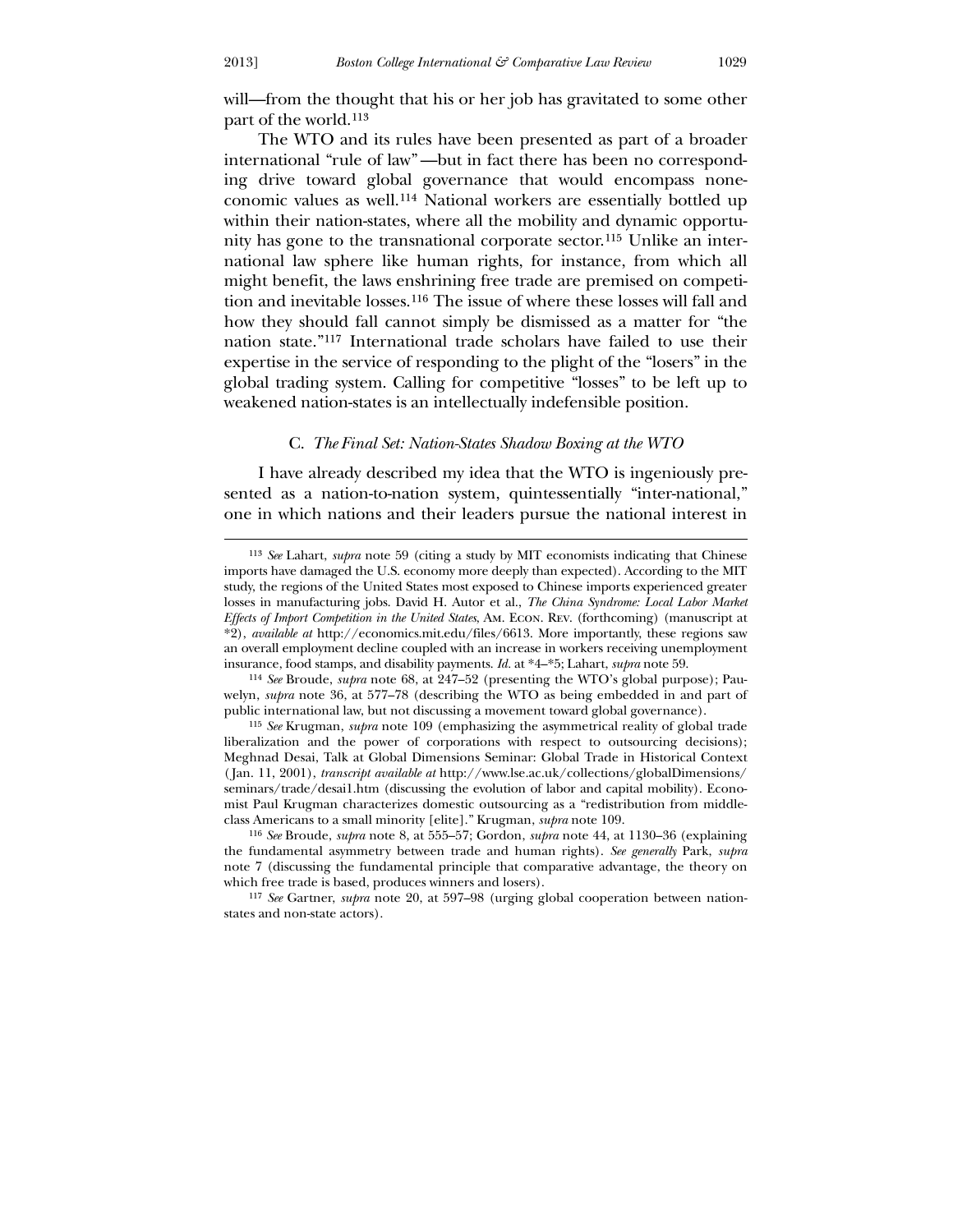an orderly, structured fashion. The two-pronged justification for this approach has always been that increasing volumes of ever freer trade inevitably delivers general prosperity (for developed and developing countries alike), and peaceful international relations (the WTO as an arm of the international rule of law).[118](#page-26-0)

 Current events reflect a growing skepticism among the general public toward these justifications, as well as a confirmation of the false "national interest" paradigm within which trade relations are conducted. The 2012 presidential campaign provided a perfect demonstration of the continued anachronistic use of "national" depictions in what might better be seen as a class-based, essentially non-national conceptual framework. On the one hand, Governor Mitt Romney accused the Obama administration of being "soft" on China, and of allowing China to dominate the United States.[119](#page-26-1) On the other hand, the Obama administration made a great deal of the fact that it was using the WTO dispute resolution system to bring China into line, to "play by the rules."[120](#page-26-2) But in fact, it is those "rules," supported by all mainstream political actors in the United States, that led to this precarious state of affairs to begin with.[121](#page-26-3)

 In this scenario, we are distracted from the underlying denationalizing project (the stripping away of the protective powers of the state) by a state-to-state dispute resolution system that gives the appearance of nations being able to vindicate their "trade rights" in a major international forum.[122](#page-26-4) As described above, the international agreements that represent "global trade regulation" have frozen political development

<sup>&</sup>lt;sup>118</sup> *See generally 10 Things the WTO Can Do*, WORLD TRADE ORG., http://www.wto.org/ english/res\_e/publications\_e/wtocan\_e.htm (last visited Apr. 10, 2013) (highlighting the WTO's benefits).

<sup>119</sup> Kurtzleben, *supra* note 39 (discussing Governor Romney's critique of the Obama administration's stance on China). In a speech on September 17, 2012, Governor Romney argued that "President [Barack] Obama has spent 43 months failing to confront China's unfair trade practices." *Id.*

<sup>120</sup> *Id.* (reporting on President Obama's campaign stop in Ohio). President Obama announced to the crowd that his administration was seeking redress with the WTO over China's unfair trade practices. *Id.* According to President Obama, "[China's trade] subsidies directly harm working men and women on the assembly line in Ohio and Michigan and across the Midwest. It's not right; it's against the rules; and we will not let it stand." *Id.*

<sup>121</sup> *See* Barlett & Steele, *supra* note 24. *See generally* Dillon, *supra* note 6 (contending that the creation of the WTO was opportunistic).

<span id="page-26-4"></span><span id="page-26-3"></span><span id="page-26-2"></span><span id="page-26-1"></span><span id="page-26-0"></span><sup>122</sup> *See* Jacqueline D. Krikorian, International Trade Law and Domestic Policy: Canada, the United States, and the WTO 93 (2012) (noting the use of political rhetoric to assert national trade rights); Phoenix X.F. Cai, *Making WTO Remedies Work for Developing Nations: The Need for Class Actions*, 25 EMORY INT'L L. REV. 151, 154 (2011) (discussing trade rights).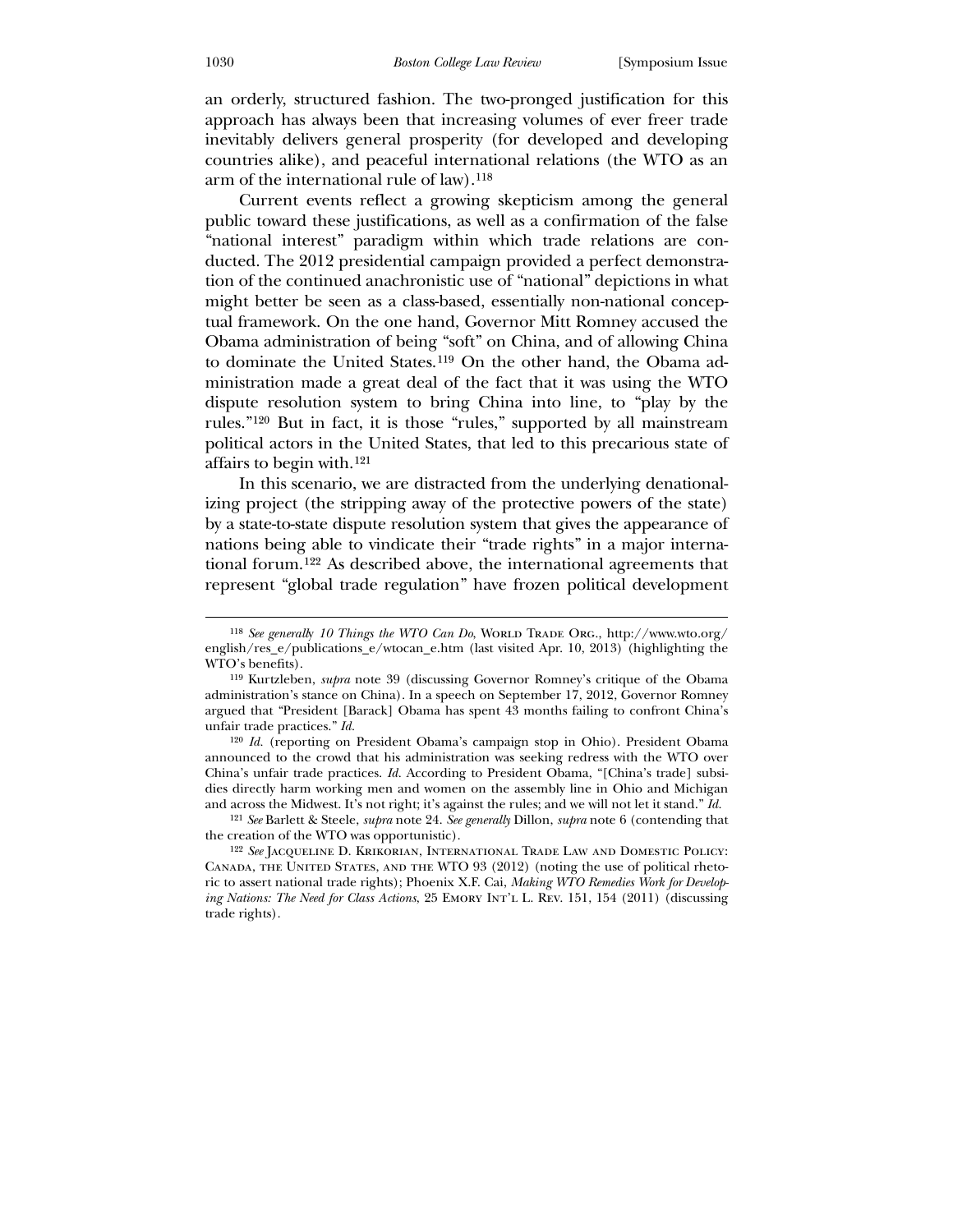$\overline{a}$ 

not only between states, but within states.[123](#page-27-0) Yet, playing to an unsuspecting public, those running for office invoke the adjudicatory levers set in motion by the WTO and other trade forums, in order to appear as economic nationalists.[124](#page-27-1) It is important to note that whatever happens within the four corners of the WTO dispute resolution system will not affect the process of shifting economic power as a result of the WTO, as well as other FTAs, a fact trade lawyers have failed to analyze.

#### IV. Constitutionalism and Contestability

From the time of the WTO's creation back in the 1990s, I have been struck by the degree to which global free trade rules have been endowed with an immutable, incontestable character not justified by any proven value to those rules.[125](#page-27-2) I have been equally struck, and frustrated, by the analytical insufficiency of the trade law scholarship that grew up around this new body of law. Thematically speaking, a major problem is the pseudo-constitutionalism of the WTO, and what I would call the mistaken elevation of corporate preferences to the status of legal inevitability. Constitutionalization refers to a process by which legal ideas are moved from the realm of political contestability to something more permanent, generally because of a deep social consensus that these ideas are transcendent and self-evidently good.[126](#page-27-3) Thus, they must be protected against political changes and vagaries—thereby leading to the constitutional elevation. They should, however, be "correct" enough to earn this status.

 The analytical failures of trade lawyers discussed above allowed for the elevation of the WTO and the global trade system to the "constitutional" level. The Uruguay Round agreements and the new dispute settlement system of the WTO raised the profile of free trade concepts and the rather trite doctrine of comparative advantage into an international imperative set beyond a nation's own willingness to open certain areas

<sup>123</sup> *See supra* notes 71–89, 118–122 and accompanying text. *See generally* Eric Reinhardt, *Tying Hands Without a Rope: Rational Response to International Institutional Constraints*, *in* Locating the Proper Authorities: The Interaction of Domestic and International Institutions (Daniel Drezner ed., 2002) (discussing the ability of international institutions to "tie the hands" of political actors even when enforcement is unlikely).

<sup>124</sup> *See* Kurtzleben, *supra* note 39 (discussing the use of trade in the 2012 presidential campaign).

<sup>125</sup> *See Understanding the Uruguay Round*, *supra* note 53.

<span id="page-27-3"></span><span id="page-27-2"></span><span id="page-27-1"></span><span id="page-27-0"></span><sup>126</sup> *See generally* Cass, *supra* note 2 (discussing the question of whether the law of the WTO has or has not been "constitutionalized").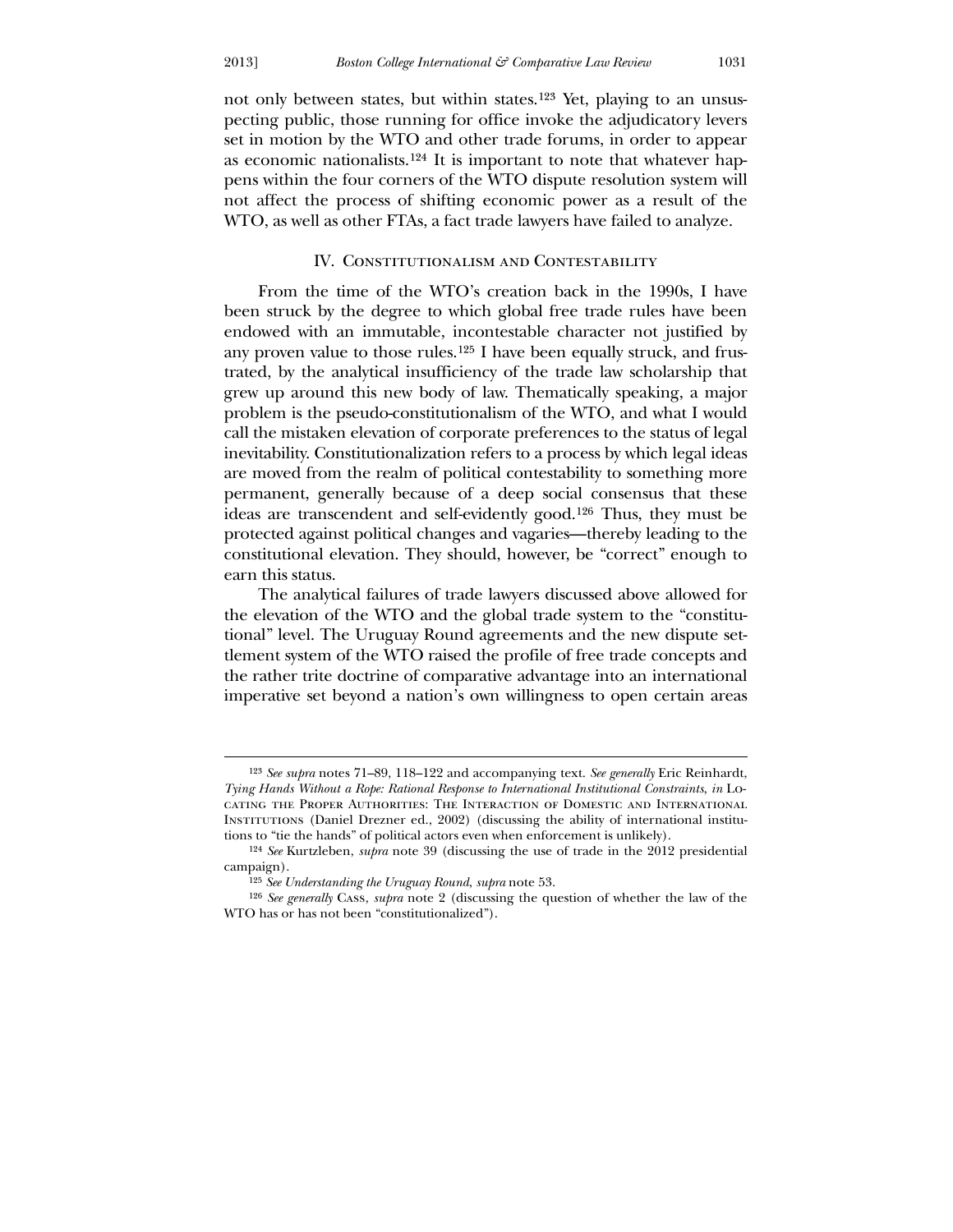of trade with the outside world.[127](#page-28-0) Instead, we now have a set of rules that represent an idealized standard to which all nations should attempt to adhere.[128](#page-28-1) In the realm of individual protections against the state, we have "constitutional rights," and on the international plane, "human rights." In the trade realm, it seems that nations (and, by extension, their international commercial actors), now have "trade rights."[129](#page-28-2) Through the acceptance of these trade rights, the same nations find their political choices to be constrained, even where the effects on their citizens might prove to be plainly negative, and starkly contrary to the advertised gains.[130](#page-28-3) This elevation of free trade concepts I have always found troubling, and in some places even illogical, but there has been little in the way of a rigorous critique of the underlying structure of global trade regulation. During the first Obama term, it might have seemed that U.S. policy would shift away from a focus on trade rules and back to the needs of national workers, but this of course has not happened.[131](#page-28-4)

Selling these deals to the American public involved a relentless propaganda campaign masquerading as economic science. Free trade is close to a religious principle for American neo-liberal economists, and with some exceptions, they were constantly available to insist on its magical powers to bring prosperity in the form of cheap prices and high wages. The dissenters were attacked as ignorant about economics and prejudiced against foreigners.

*Id.* at 76.

 $\overline{a}$ 

128 Karolina Milewicz, *Emerging Patterns of Global Constitutionalization: Toward a Conceptual Framework*, 16 Ind. J. Global Legal Stud. 413, 431–33 (2009).

<span id="page-28-0"></span>129 *See* Krikorian, *supra* note 122, at 93 (discussing trade rights); *see also* Robert Howse, *The World Trade Organization and the Protection of Worker's Rights*, 3 J. Small & Emerging Bus. L. 131, 132–35 (1999) (contrasting trade rights with workers' rights). Writing in the context of the *Shrimp-Turtle* case, a 1998 environmental law case before the WTO Appellate Body, Professor Jacqueline Krikorian states that "the Appellate Body used a two-step approach to interpret Article XX [of the GATT], recognizing that it was designed to balance the rights of one member to invoke an exception to the GATT 1994 rules against the substantive trade rights of other members." Krikorian, *supra* note 122, at 93.

130 *See generally* Reinhardt, *supra* note 123 (discussing politicians' inability to act because their hands are tied by international institutions).

<span id="page-28-4"></span><span id="page-28-3"></span><span id="page-28-2"></span><span id="page-28-1"></span>131 *See* Alexis Early, *Where the Rubber Meets the Road: What Chinese Tires Mean for Obama's Trade Policy*, Bus. L. Brief, Spring 2010, at 63, 67. During the 2008 campaign only Senator John McCain came out in support of FTAs and NAFTA; then-Senator Obama, however, turned to the Democratic labor base and invoked ideas of economic nationalism. *Id.*; *see also* Christopher Alessi & Robert McMahon, *U.S. Trade Policy*, Council on Foreign Rel. http://www.cfr.org/trade/us-trade-policy/p17859 (last updated Mar. 14, 2012) ("President

<sup>127</sup> *See* Faux, *supra* note 61, at 75 (writing that in the process of accepting NAFTA and the WTO, as well as the Permanent Normal Trade Relations with China Agreement, "the American financial elites got the right to invest in low-cost overseas production, sell the products back in the U.S. market, and invest in other nations' banking, insurance, and financial institutions"). Moreover,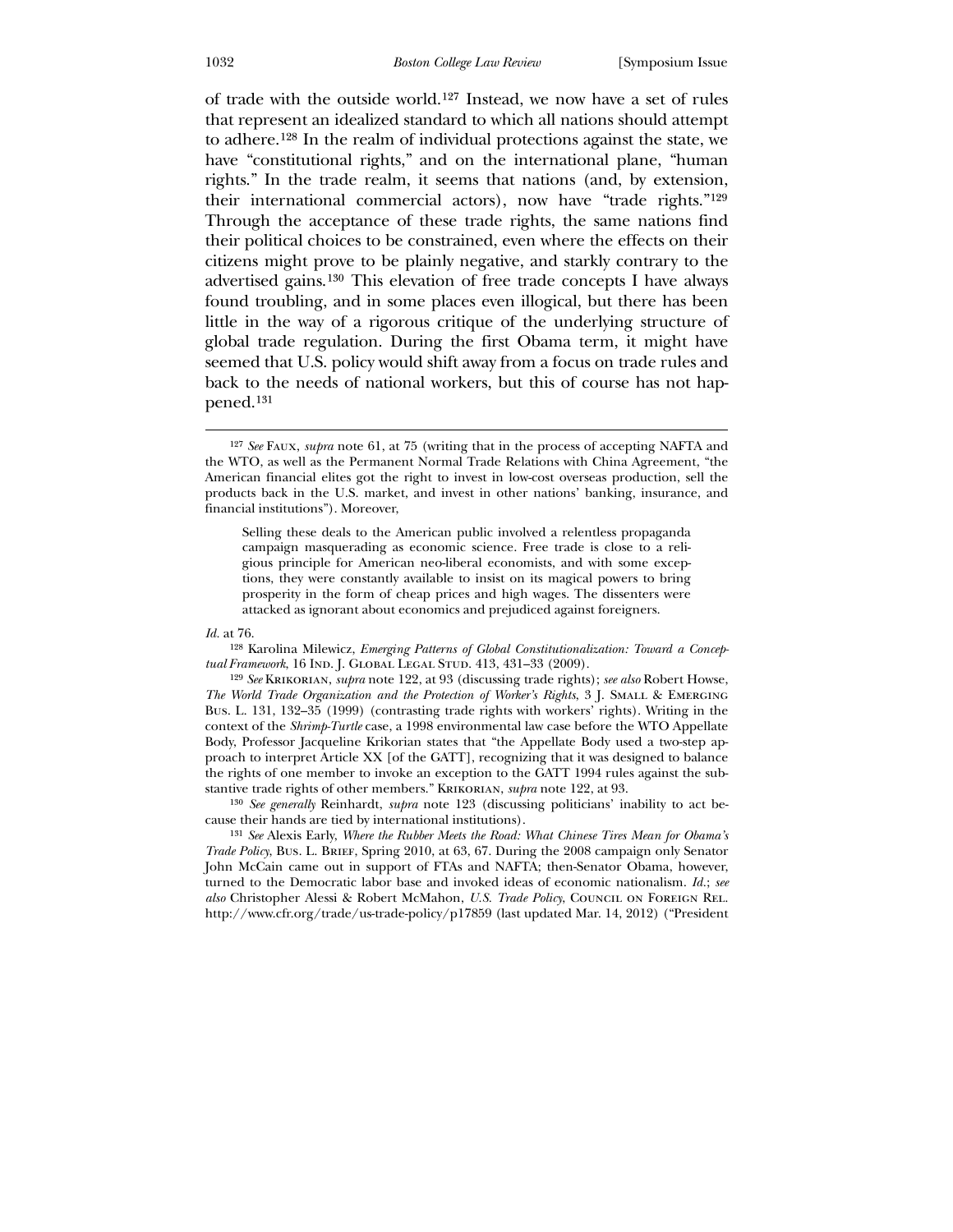Prior to 1995, although free trade ideas had been making inroads into the political discretion of nation-states, there was no internationally imposed obligation to adhere to trade laws when the political pain was too great.[132](#page-29-0) For the most intractable trade conflicts, long-term negotiation, rather than legalized coercion, was the way to go.[133](#page-29-1) This to some extent allowed national governments to respond to different sorts of political inputs—that is, from labor, from national producers, and from transnational corporate interests.[134](#page-29-2) With the promulgation of the Uruguay Round agreements, there was a sense of the triumph of virtuous "free trade," as opposed to gloomy and retrograde "protectionism."[135](#page-29-3) In fact, there was a broad claim made that, with the advent of the WTO, the rule of law would finally prevail in the trade arena, and that states would police each other through the dispute settlement system.[136](#page-29-4)

 During this period of "legalization" or even "constitutionalization," it was not made apparent to the general public that the ability of any particular state to make political choices that ran counter to WTO rules would be severely limited.[137](#page-29-5) Even today, it is unclear what the general public understands when news reports indicate that "the world trade body rules that."[138](#page-29-6) The changes of the 1990s were not presented by

134 *See id.* (noting that even the party against whom the decision was made could refuse to adopt the report, and therefore the report would not be adopted).

135 *See Understanding the Uruguay Round*, *supra* note 53.

136 One of the strongest advocates for the international rule of law through global trade rules is the WTO's current director-general, Pascal Lamy. *See* Larry Elliott, *Lamy's Lament on Trade Liberalisation*, Guardian ( Jan. 28, 2010, 14.30 EST), http://www.guardian.co.uk/ commentisfree/2010/jan/28/davos-wto (describing the dilemma in which Lamy has recently found himself with the proliferation of bilateral trade agreements outside the WTO).

137 *See* Faux, *supra* note 61, at 79.

<span id="page-29-6"></span><span id="page-29-5"></span><span id="page-29-4"></span><span id="page-29-3"></span><span id="page-29-2"></span><span id="page-29-1"></span><span id="page-29-0"></span>138 *See World Trade Organization: US Rules About Country of Origin Label on Meat Wrong*, Neogen Blog ( June 29, 2012), http://www.neogen.com/blog/?p=851 ("The U.S. must make changes to a program requiring the labeling of meat with its country of origin, following a ruling handed down from the World Trade Organization (WTO) today."); *see also* Bryan Mercurio & Rebecca Laforgia, *Expanding Democracy: Why Australia Should Negotiate for Open and Transparent Dispute Settlement in Its Free Trade Agreements*, 6 Melb. J. Int'l L. 485, 498 (2005) (discussing the United States' need for transparency for the public to understand the Dispute Settlement Understanding and the WTO).

<u>.</u>

Obama's views on free trade have shifted since he was elected in 2008 in the midst of a global financial crisis. As a candidate for president, Obama was largely skeptical of the Bush administration's free trade policy. He questioned the wisdom of NAFTA and other FTAs, and argued that the agreements did not include adequate safeguards for American workers.").

<sup>132</sup> *See* Tkacik, *supra* note 20, at 174–79 (describing the transition from the GATT dispute settlement system to that of the WTO).

<sup>133</sup> *See id.* at 174–75 (noting one scholar's opinion that the GATT 1947 dispute settlement was not legalistic enough and required consensus in the GATT General Council for any decision to be adopted).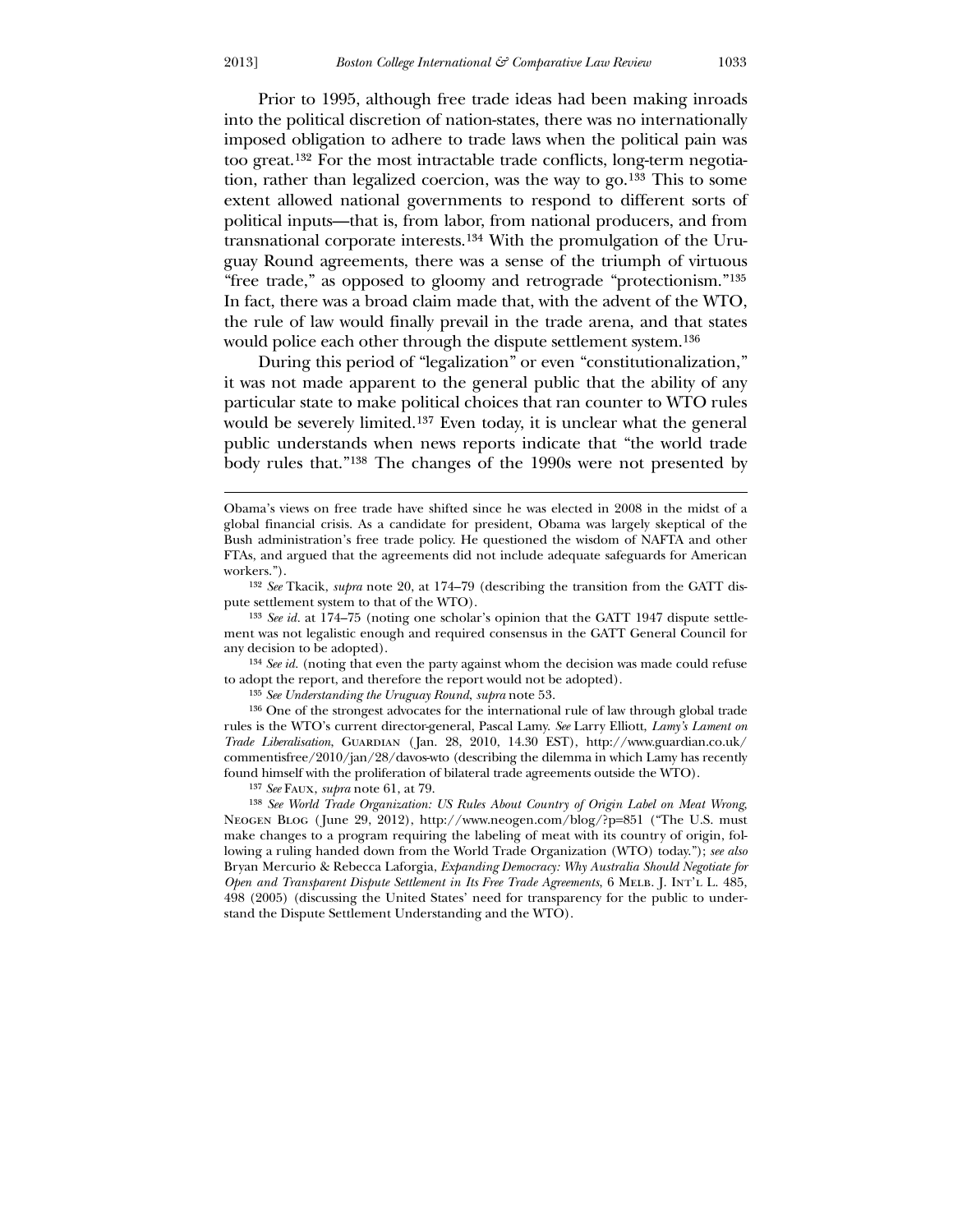politicians and trade lawyers alike for what they were—the triumph of the wishes of transnational corporations—but rather as a breakthrough for humanity itself, with self-evidently good free trade ideas as finally attaining their rightful status.[139](#page-30-0) This process of legalization conveniently left little if any room for interrogation of the free trade concepts upon which the new laws were ostensibly based. Trade was presented as an aspect or subset of the international rule of law, and who could argue with that?[140](#page-30-1) Other (non-trade) areas on the international rule of law map were presented as "difficult" to make truly enforceable.[141](#page-30-2) Miraculously, the trade rules were presented as ripe for judicialization.[142](#page-30-3)

 In addition to their role as champions of the "rightness" of free trade as an animating idea, the trade lawyers and economists who supported this new system also seemed to be on the side of dynamism and globalization. Globalization as a term of art conflated enlightenment and mobility with the free trade agenda, contributing to the sense of trade law as an uncontestable historical inevitability. Globalization appealed to that part of us that "likes to travel" —that is, those who could afford to travel after free trade's readjustment of per capita national wealth. Liberalized trade borrowed from what I think of as a false dynamism, presented as creating, rather than destroying, opportunity. The legal paradigm was centered on "creative destruction" and the elimination of dark and nasty nationalism, something humanity no longer needed, in the quest for economic growth.<sup>[143](#page-30-4)</sup>

141 *See* Margaux J. Hall, *Using International Law to Promote Millennium Health Targets: A Role for the CEDAW Optional Protocol in Reducing Maternal Mortality*, 28 Wis. Int'l L.J. 74, 86– 87, 91 (2010) (lamenting this lack of enforceability and emphasizing that "weaknesses are not unique in the CEDAW Optional Protocol context; rather, they are inherent to all international human rights treaties' Optional Protocols where they exist. Lack of enforceability is a concern that resonates across the landscape of international human rights treaties.").

<sup>139</sup> *See generally* Dillon, *supra* note 6 (describing the opportunistic actions of corporations, scholars, and nation-states in the creation of the WTO).

<sup>140</sup> The new rules were presented as an opportunity for one's own country to vindicate that country's "rights" —thus making it appear that the agreements would give a positive benefit by restraining the negative behavior of other nations. *See* Ernst-Ulrich Petersmann, *The 'Human Rights Approach' Advocated by the UN High Commissioner for Human Rights and by the International Labor Organization: Is It Relevant for WTO Law and Policy?*, *in* Reforming the World Trading System: Legitimacy, Efficiency and Democratic Governance 357, 357–58 (Ernst-Ulrich Petersmann & James Harrison eds., 2005) (discussing the issue of where the WTO fits within the larger international rule of law).

<sup>142</sup> *See* Banks, *supra* note 101, at 131–32, 134.

<span id="page-30-4"></span><span id="page-30-3"></span><span id="page-30-2"></span><span id="page-30-1"></span><span id="page-30-0"></span><sup>143</sup> *See* Park, *supra* note 7, at 798–99 (describing economist Joseph Schumpeter's notion of "creative destruction" as "the process by which economic growth is fostered by commercial innovation, as new, more efficient modes of production displace outdated and inefficient modes of production").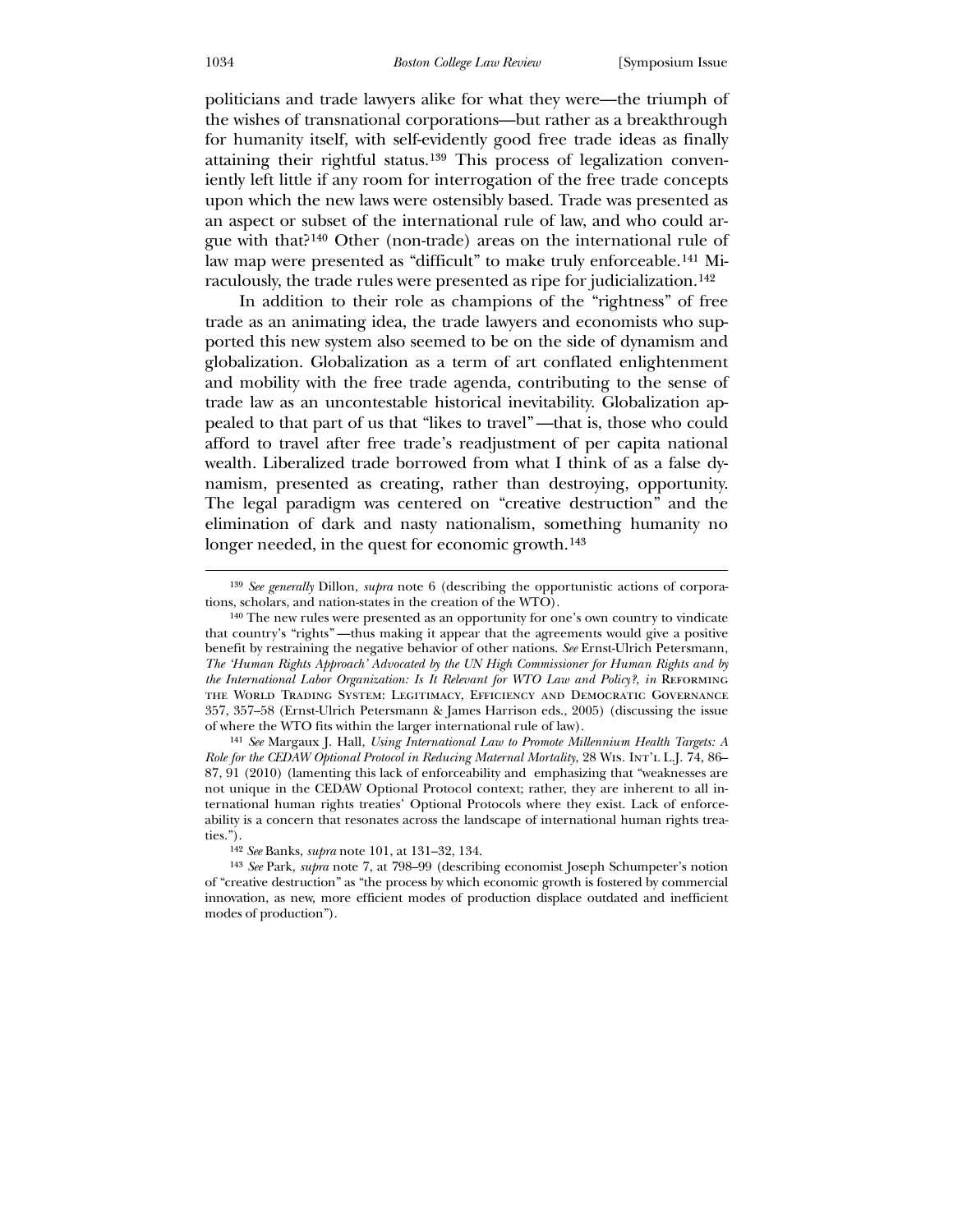With the full establishment of international trade laws, those most in the know presented this phenomenon as a pathway to unobstructed prosperity for the many.[144](#page-31-0) It should be noted that many trade scholars were more or less agnostic on this point, and turned their attention to the technique of the disputes at the expense of either positive or negative assessments of the system as a whole.[145](#page-31-1) To me, the logic of the Uruguay Round—judicialized, legalized trade regulation reinforced by a false narrative of "nation-to-nation" disputes—suggested something very different from this rosy scenario. If the past hundred years in the developed world has been about the struggle between labor and other "public" values, against corporate interests for the attention and responsiveness of national government, the creation of the WTO could be seen as a giant reset of the clock.[146](#page-31-2) It seems a basic truism that the bargaining power of labor has to do with its indispensability to ongoing industrial productivity.[147](#page-31-3) As transnational corporations became increasingly free to roam the world in search of the most advantageous labor and environmental conditions (thereby greatly reducing the "indispensability" of labor), that advantage of local labor was simply lost.[148](#page-31-4) Job losses and a deepening trade deficit did indeed follow the acceptance of more FTAs.[149](#page-31-5) It seemed apparent that this demotion of labor was no random or accidental by-product of the collective desire for "globalization," but rather one of the main driving forces in the globalization of trade rules. Transnational corporations were increasingly empowered to burst the boundaries of the nation-state, restoring to themselves the kind of power over working people they had in the

-

<sup>144</sup> *See* Barlett & Steele, *supra* note 24 (describing Presidents George H.W. Bush and Bill Clinton's descriptions of NAFTA as being good for the United States and for U.S. workers).

<sup>145</sup> *See* Dillon, *supra* note 102, at 87 (arguing that many "trade and" critiques are technical in nature and inward-looking). *See generally supra* note 17.

<sup>146</sup> *See* Michael Lind, *The Cost of Free Trade*, Am. Prospect, Dec. 1, 2011, at 54, *available at* http://prospect.org/article/cost-free-trade (arguing that successive American administrations have ignored the interests of American workers in favor of pursuing free trade ideals).

<sup>147</sup> *See generally* Thomas, *supra* note 29 (discussing international labor law and its linkage to the international trading regime); Trebilcock & Howse, *supra* note 32 (discussing the trade/labor linkage).

<sup>148</sup> *See* William E. Forbath, *The Distributive Constitution and Workers' Rights*, 72 Ohio St. L.J. 1115, 1139–40 (2011) (giving a sense of the historic demise of the American labor movement); *see also* Kenneth Casebeer, *O My Sons and Daughters, How Do I Immiserate Thee: Let Me Count the Ways*, 29 HOFSTRA LAB. & EMP. L.J. 1, 1–5 (2011) (same).

<span id="page-31-5"></span><span id="page-31-4"></span><span id="page-31-3"></span><span id="page-31-2"></span><span id="page-31-1"></span><span id="page-31-0"></span><sup>149</sup> *See* Faux, *supra* note 61, at 76–81 (arguing that the ruling class in the United States was indifferent to the loss of economic security experienced by U.S. workers with the rise of FTAs).